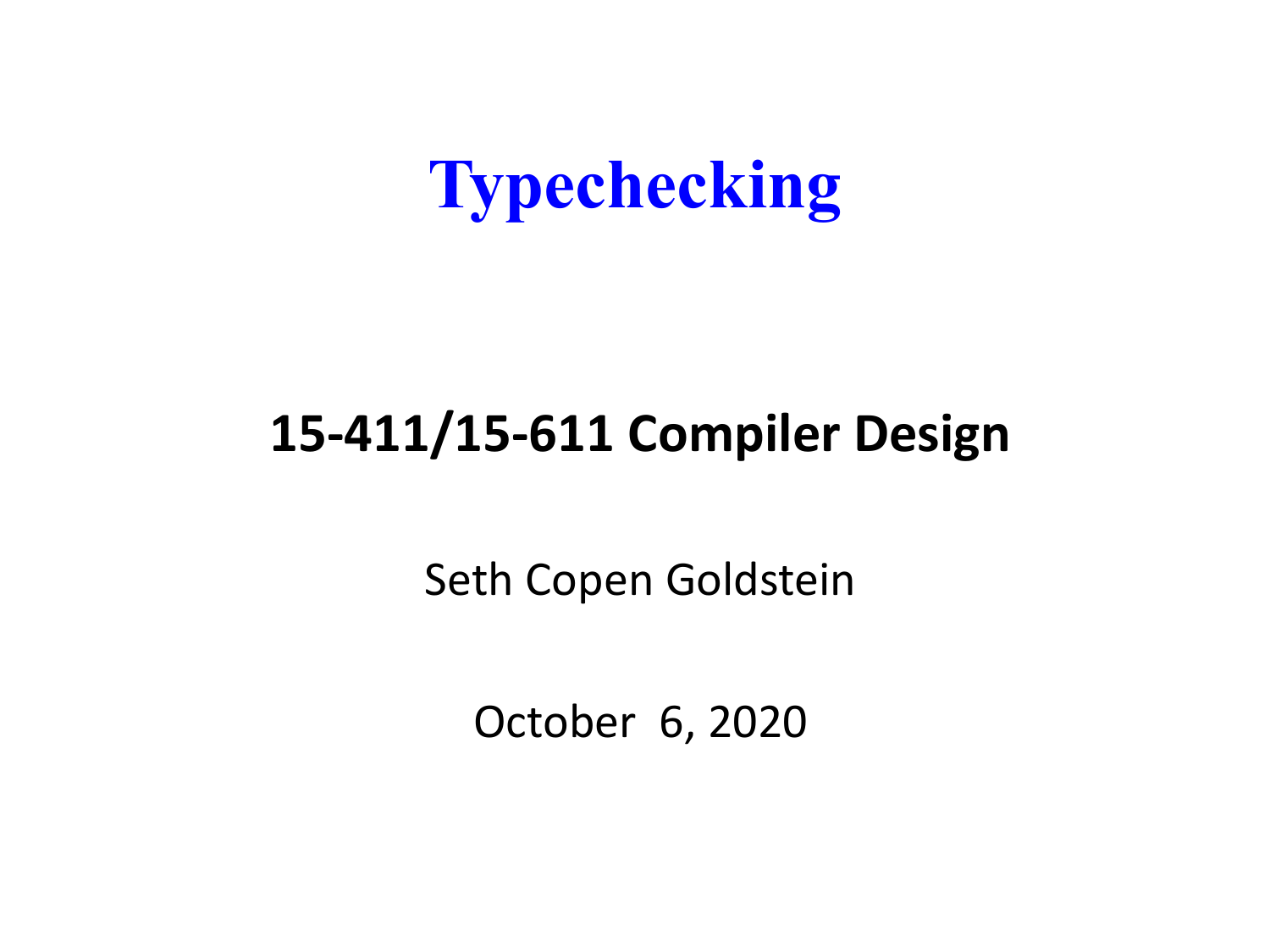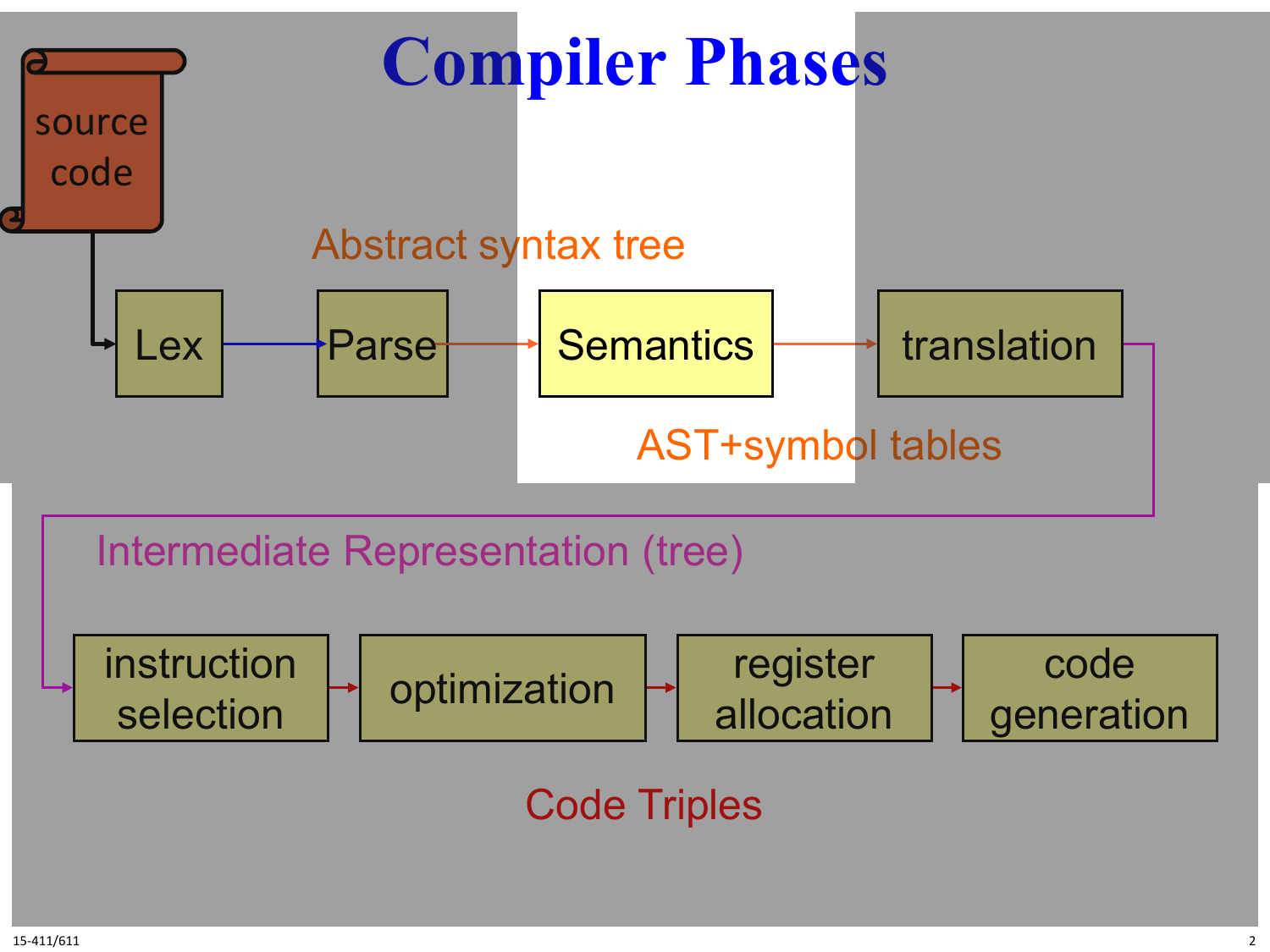# **Today**

- Types & Type Systems
- Type Expressions
- Type Equivalence
- Type Checking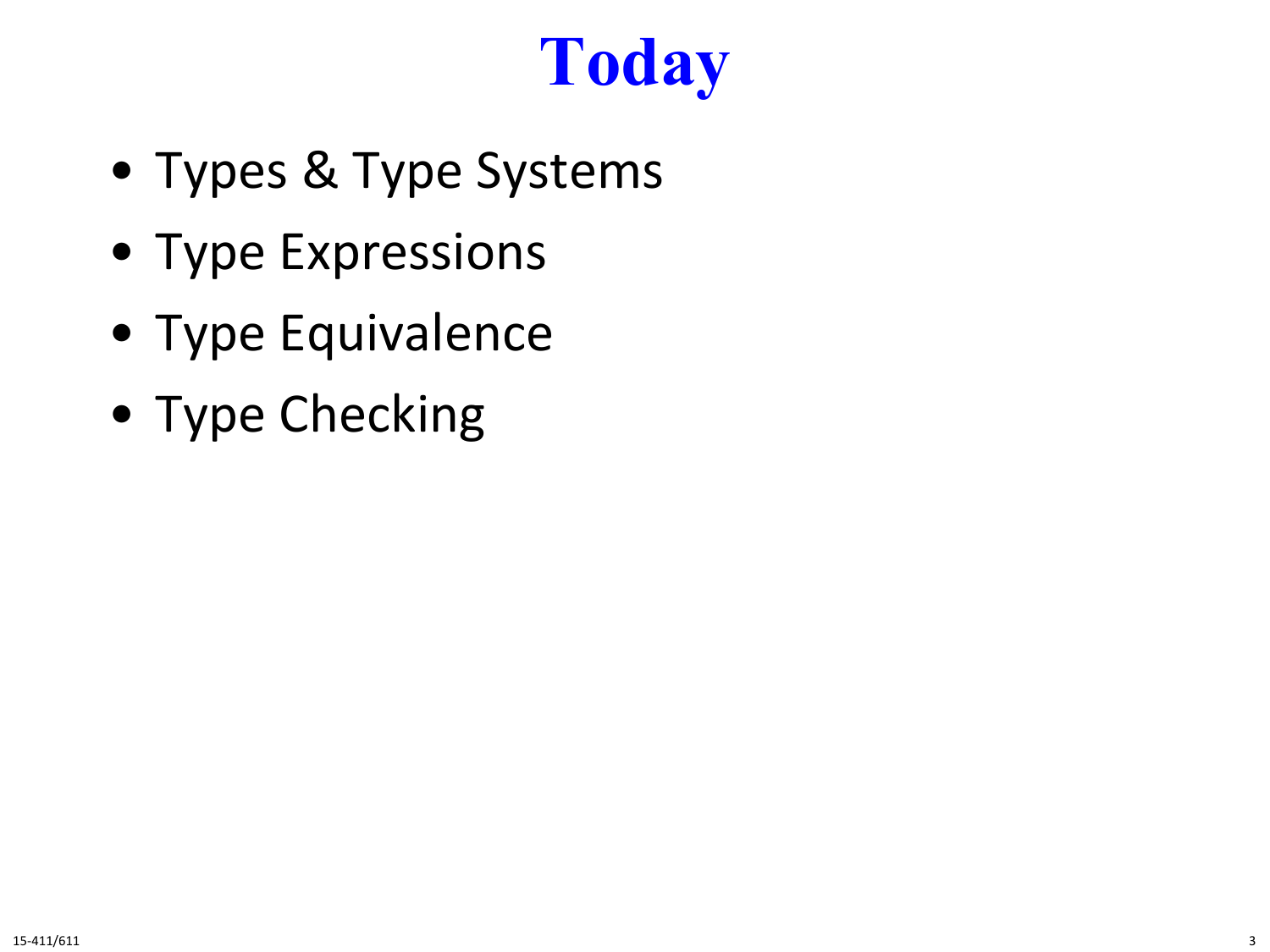# **Types**

- A **type** is a set of values and a set of operations that can be performed on those values.
	- E.g, **int** in c0 is in [-231,231)
	- **bool** in C0 is in { **false**, **true** }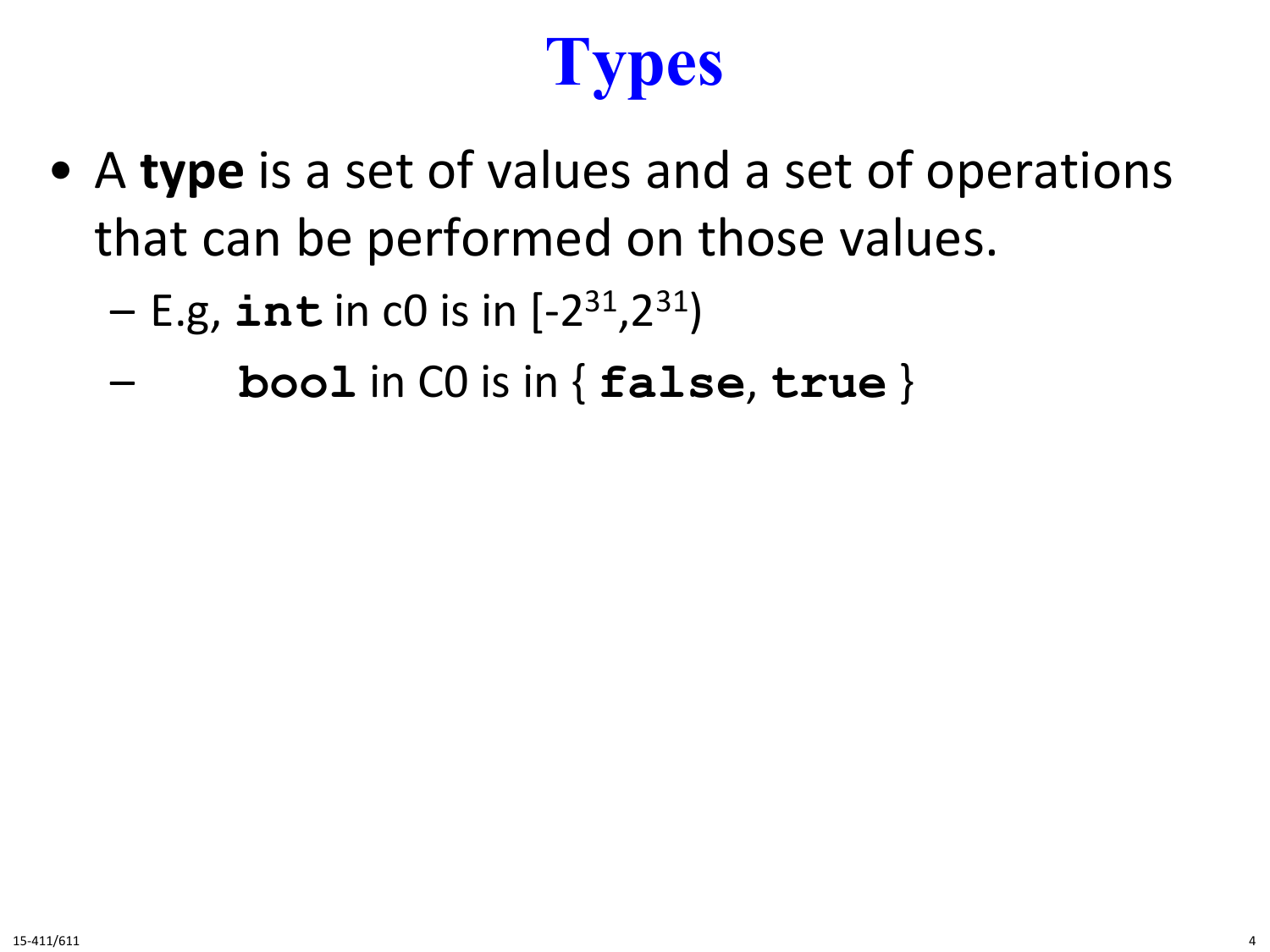# **Types & Typesystems**

- A **type** is a set of values and a set of operations that can be performed on those values.
- **A Typesystem** is a set of rules which assign types to expressions, statements, and thus the entire program
	- what operations are valid for which types
	- Concise formalization of the checking rules
	- Specified as rules on the structure of expressions, …
	- Language specific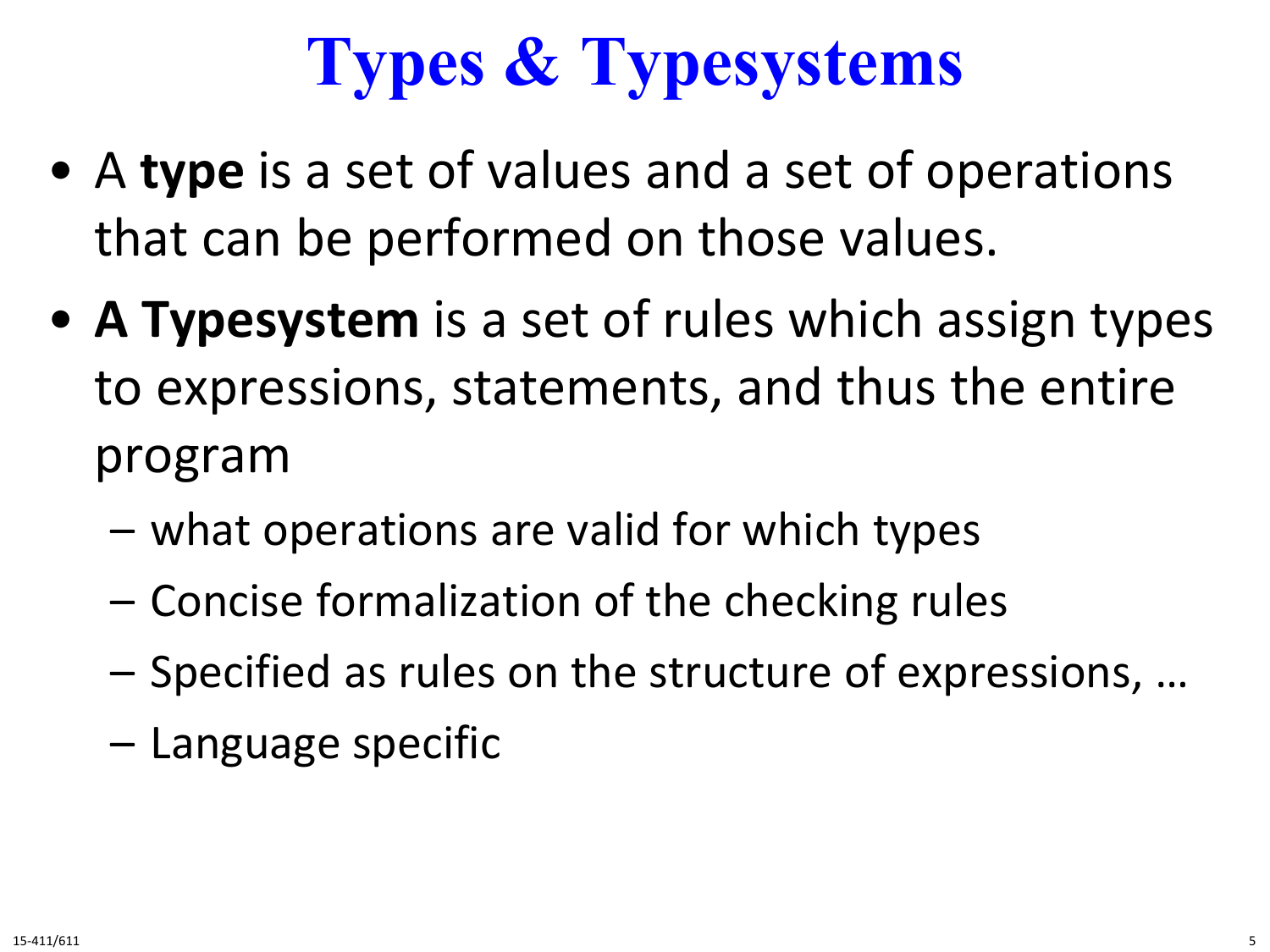### **Static vs Dynamic Types**

- Static type: type assigned to an expression at compile time
- Dynamic type: type assigned to a storage location at run time
- Statically typed language: static type assigned to every expression at compile time
- Dynamically typed language: type of an expression determined at run time
- Untyped language: no typechecking, e.g., assembly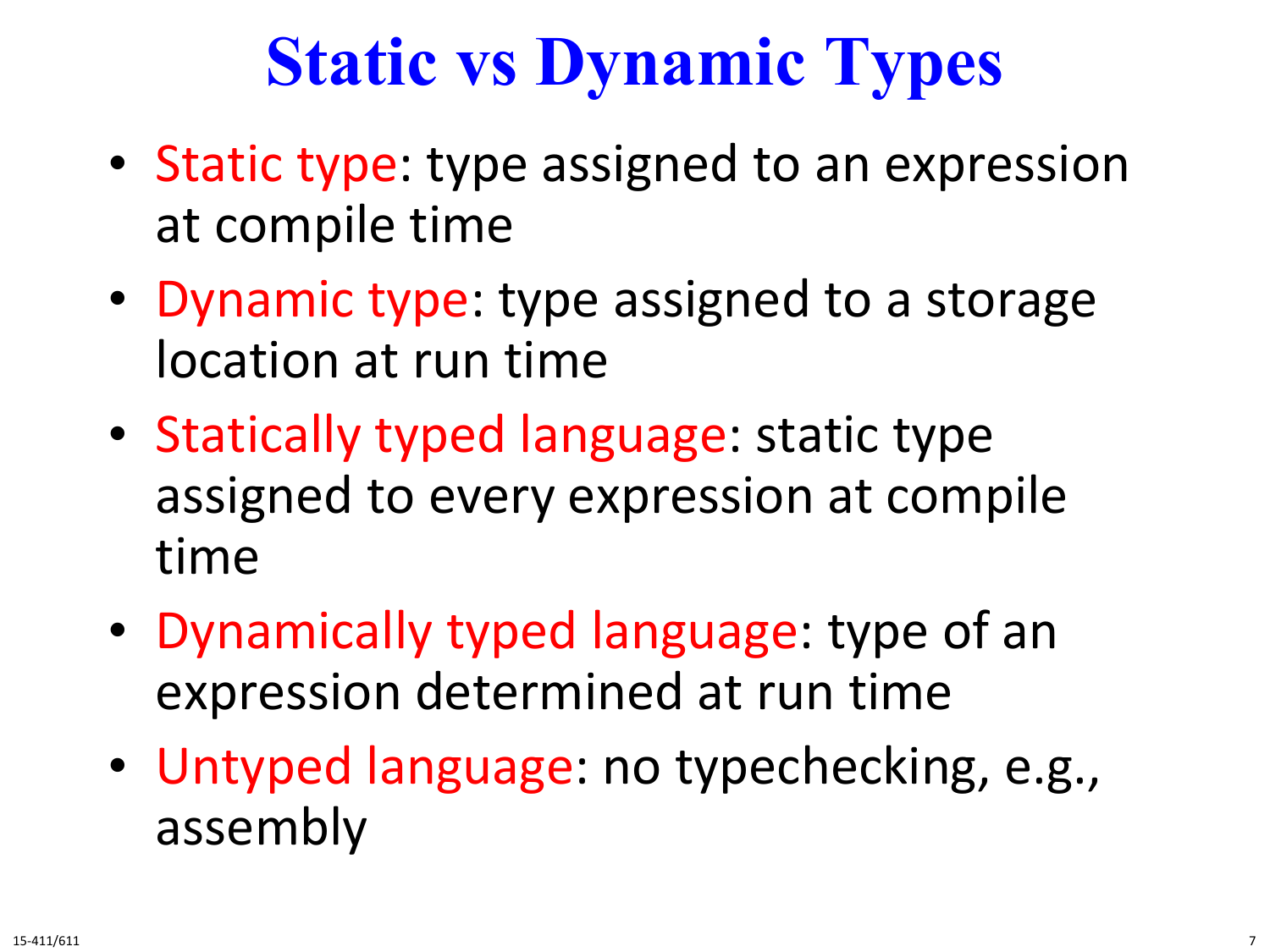# **Why Static Typing?**

- Compiler can reason more effectively
- Allows more efficient code: don't have to check for unsupported operations
- Allows error detection by compiler
- Documents code!
- But:
	- requires at least some *type declarations*
	- type decls often can be inferred (ML, C+11)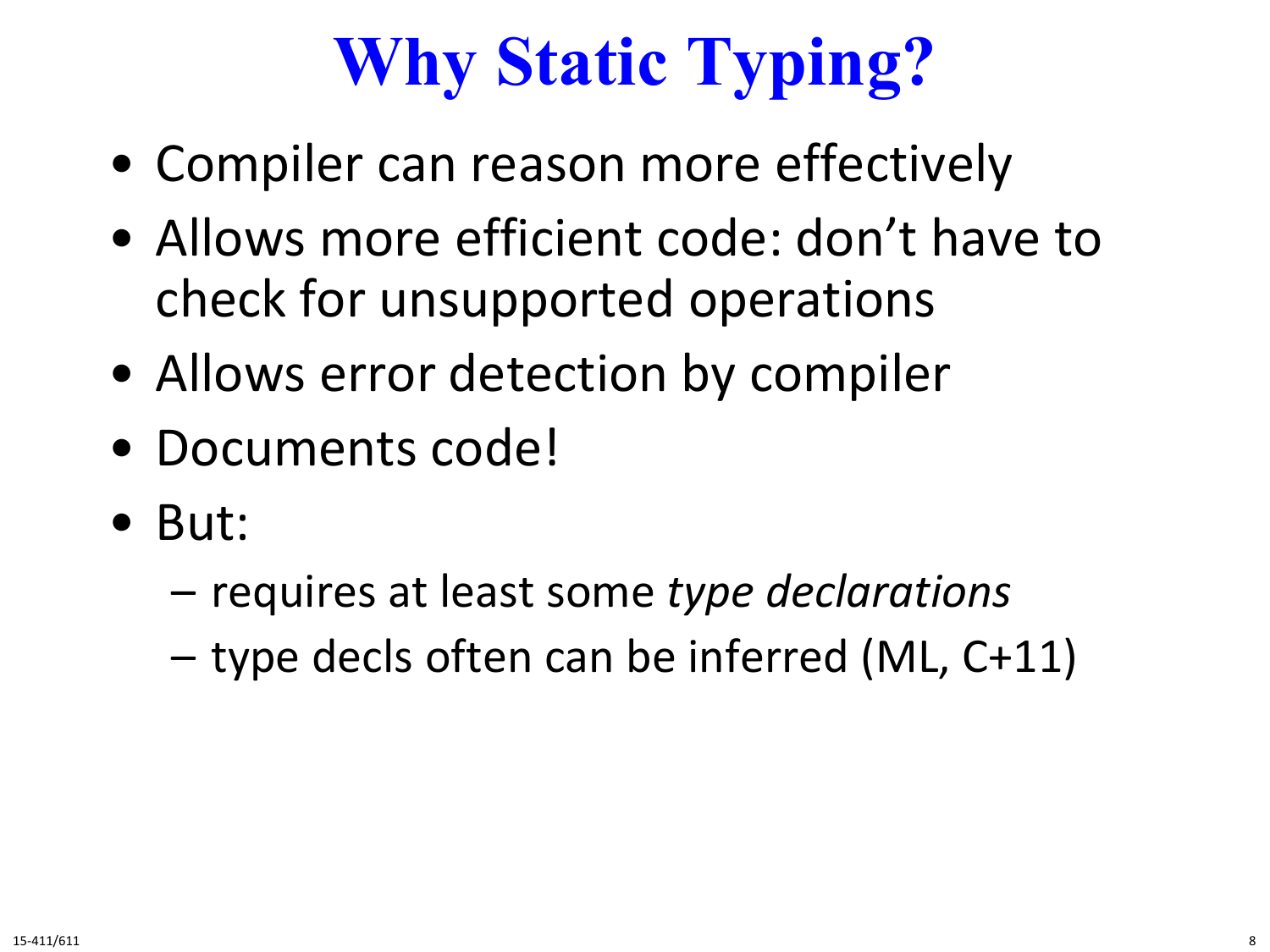### **Dynamic checks**

- Array index out of bounds
- null in Java, null pointers in C
- Inter-module type checking in Java
- Sometimes can be eliminated through static analysis (but usually harder than type checking)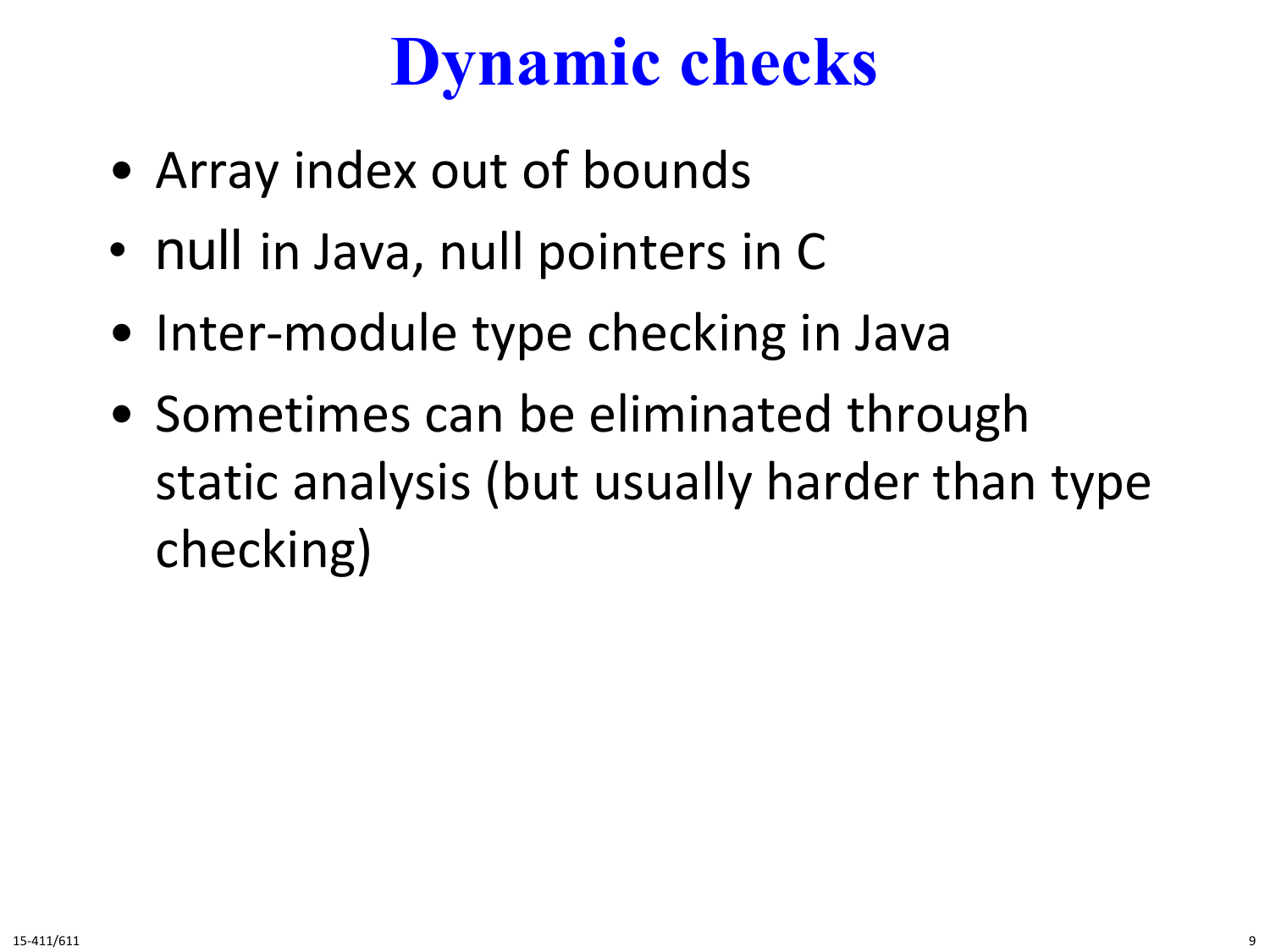# **Sound Type System**

- If an expression is assigned type *t*, and it evaluates to a value *v*, then *v* is in the set of values defined by *t*
- IOW, dynamic type of expression (at runtime) is the static type of the expression (derived at compiled time)

- SML, OCAML, Scheme and Ada have sound type systems
- Most implementations of C and C++ do not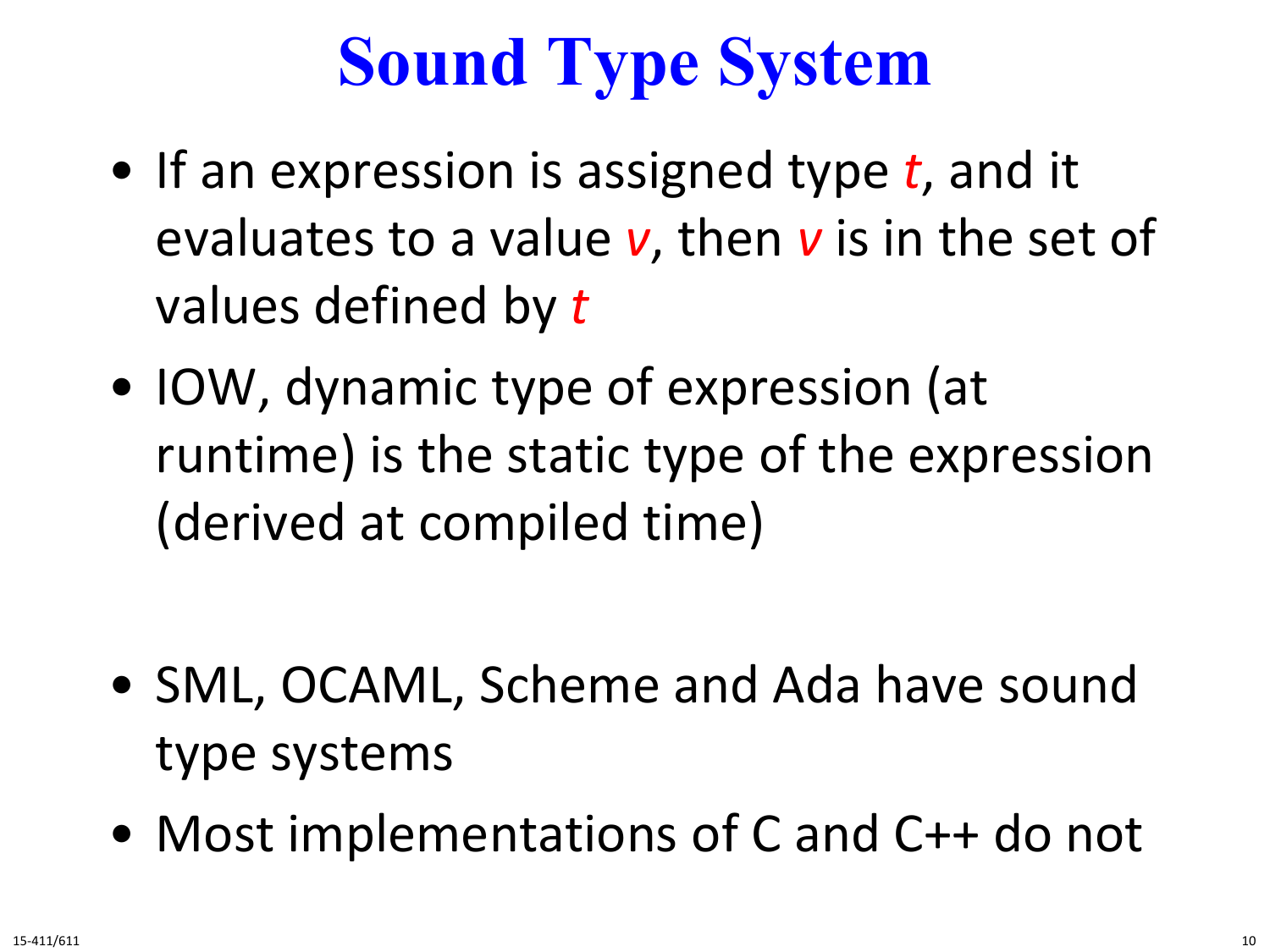# **Strongly Typed Language**

- When no application of an operator to arguments can lead to a run-time type error, language is **strongly typed**
- strongly typed != statically typed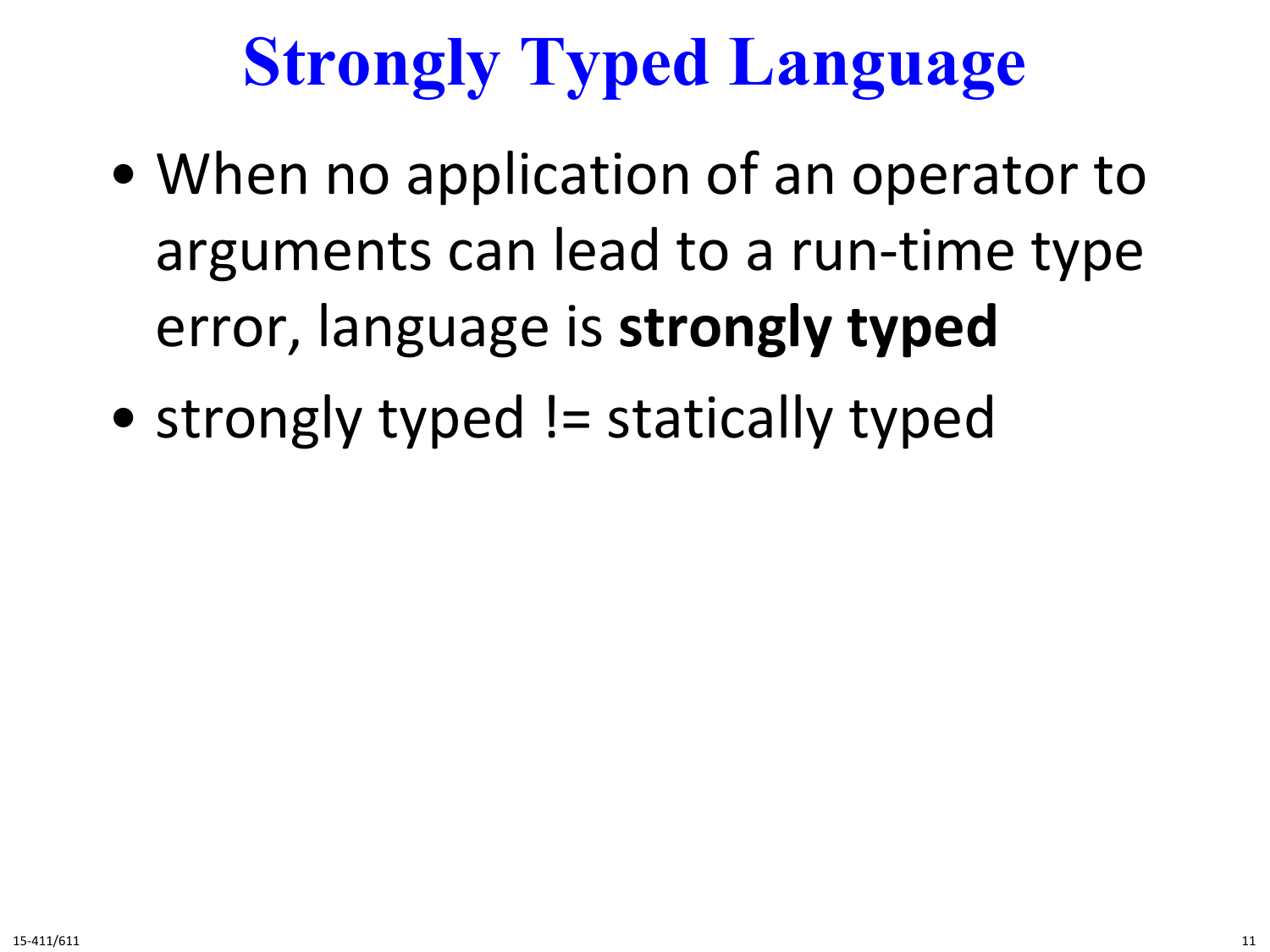# **Strongly Typed Language**

- C++ claimed to be "strongly typed", but – Union types allow creating a value of one type and using it at another
	- Type coercions may cause unexpected (undesirable) effects
	- No array bounds check (in fact, no runtime checks at all)
- SML, OCAML "strongly typed" but still must do dynamic array bounds checks, runtime type case analysis, and other checks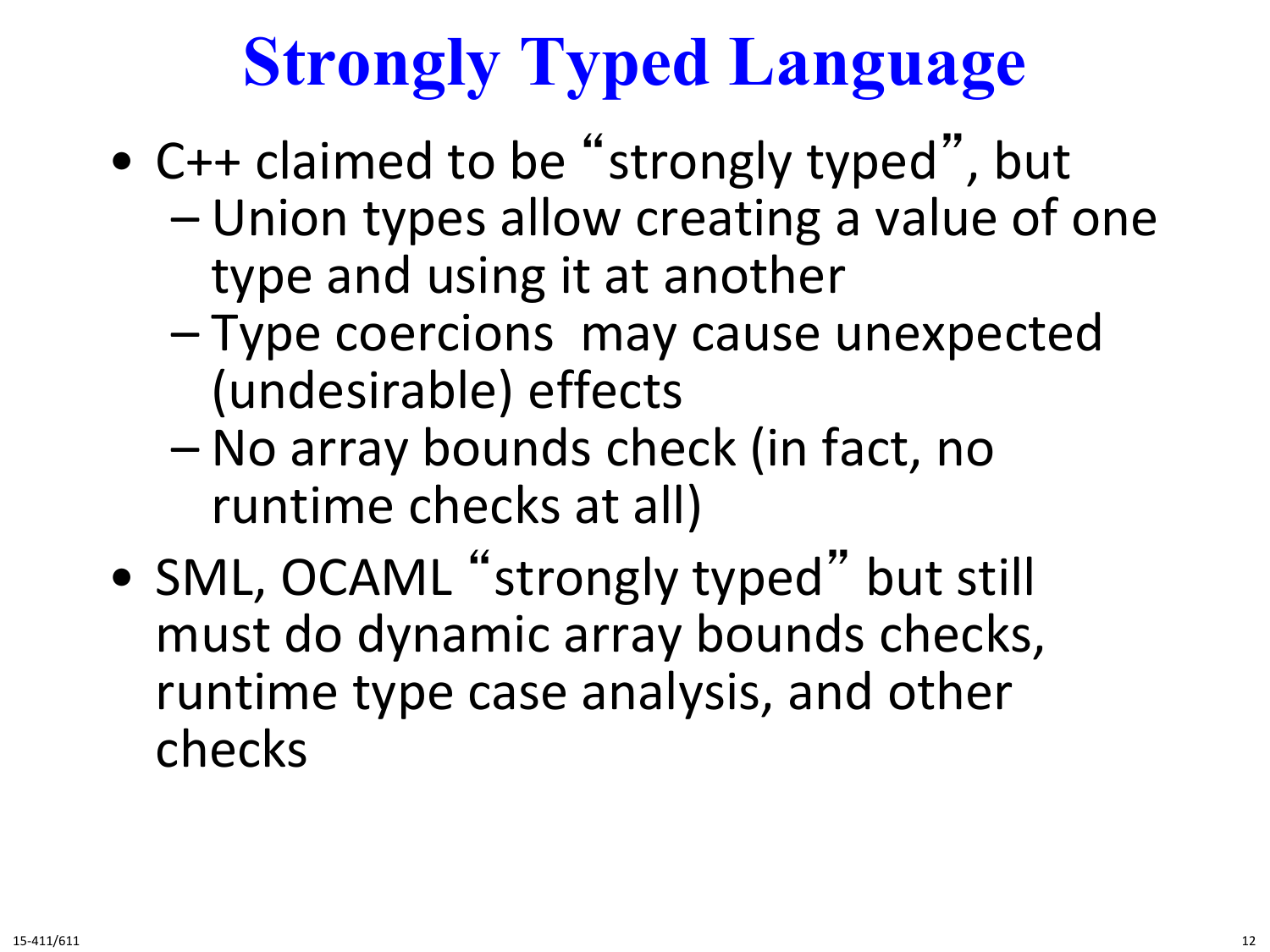#### **Limitations**

- Can still have runtime errors:
	- division by zero
	- exceptions
- Static type analysis has to be conservative, thus some "correct" programs will be rejected.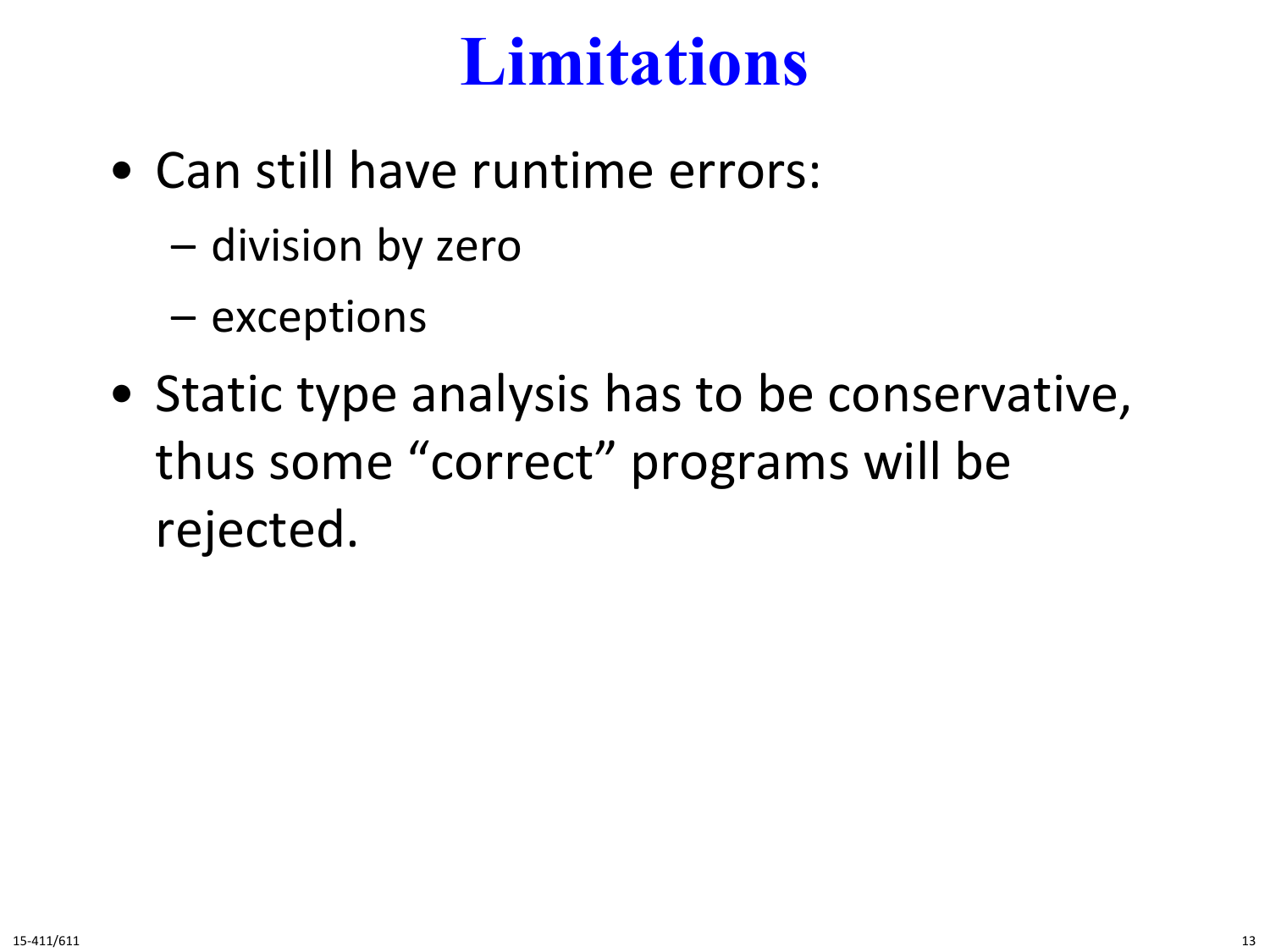### **Example: c0 type system**

- Language type systems have *primitive types*  (also: *basic types, atomic types*)
- C0: int, bool, char, string
- Also have *type constructors* that operate on types to produce other types
- CO: for any type  $T, T$   $\lceil$   $\rceil$ ,  $T^*$  is a type.
- Extra types: void denotes absence of value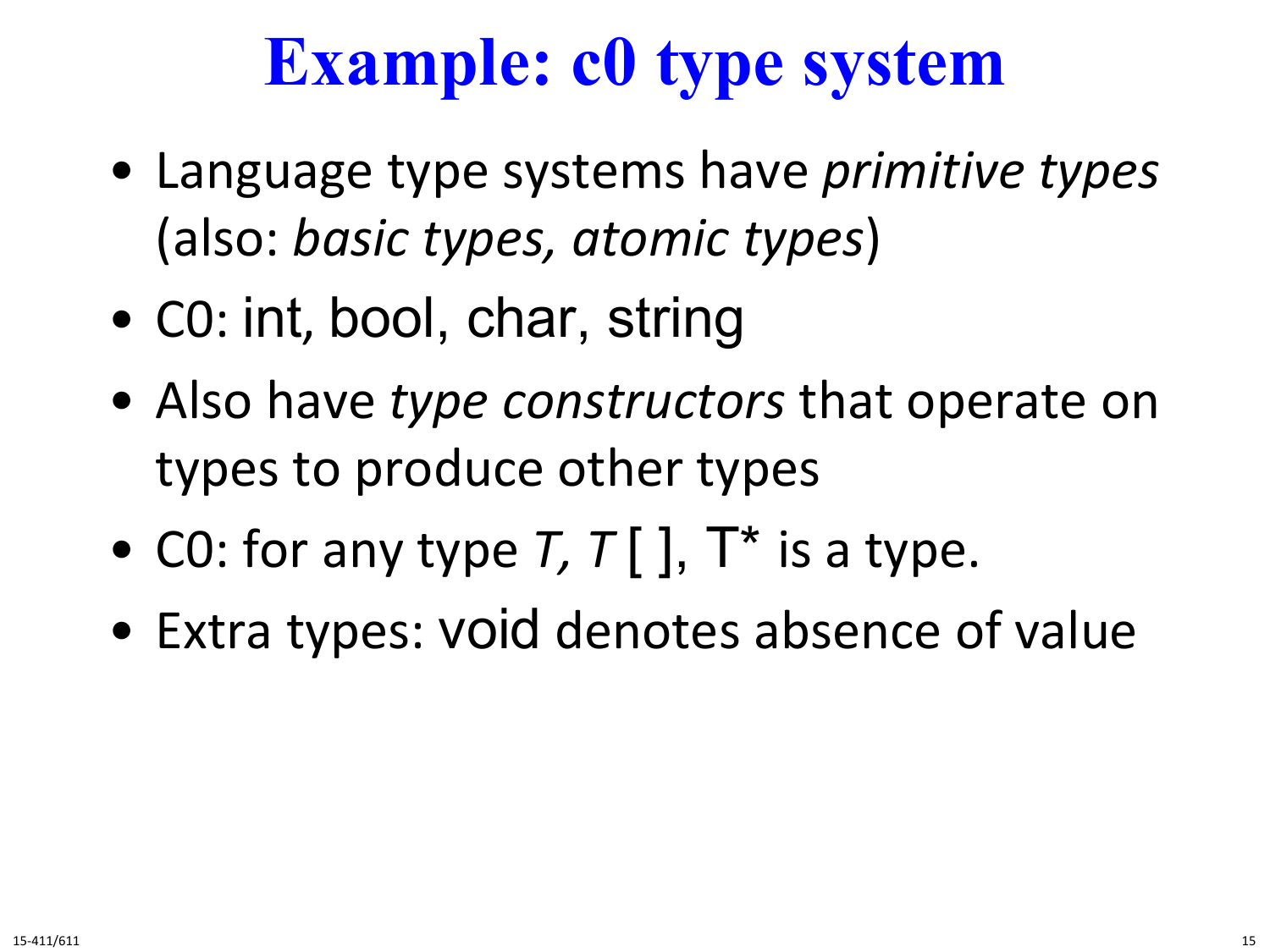# **Type Expressions**

- *Type expressions* are used in declarations and type casts to define or refer to a type
	- *Primitive types*, such as **int** and **bool**
	- *Type constructors*, such as pointer-to, array-of, records and classes, templates, and functions
	- *Type names*, such as typedefs in C and named types in Pascal, refer to type expressions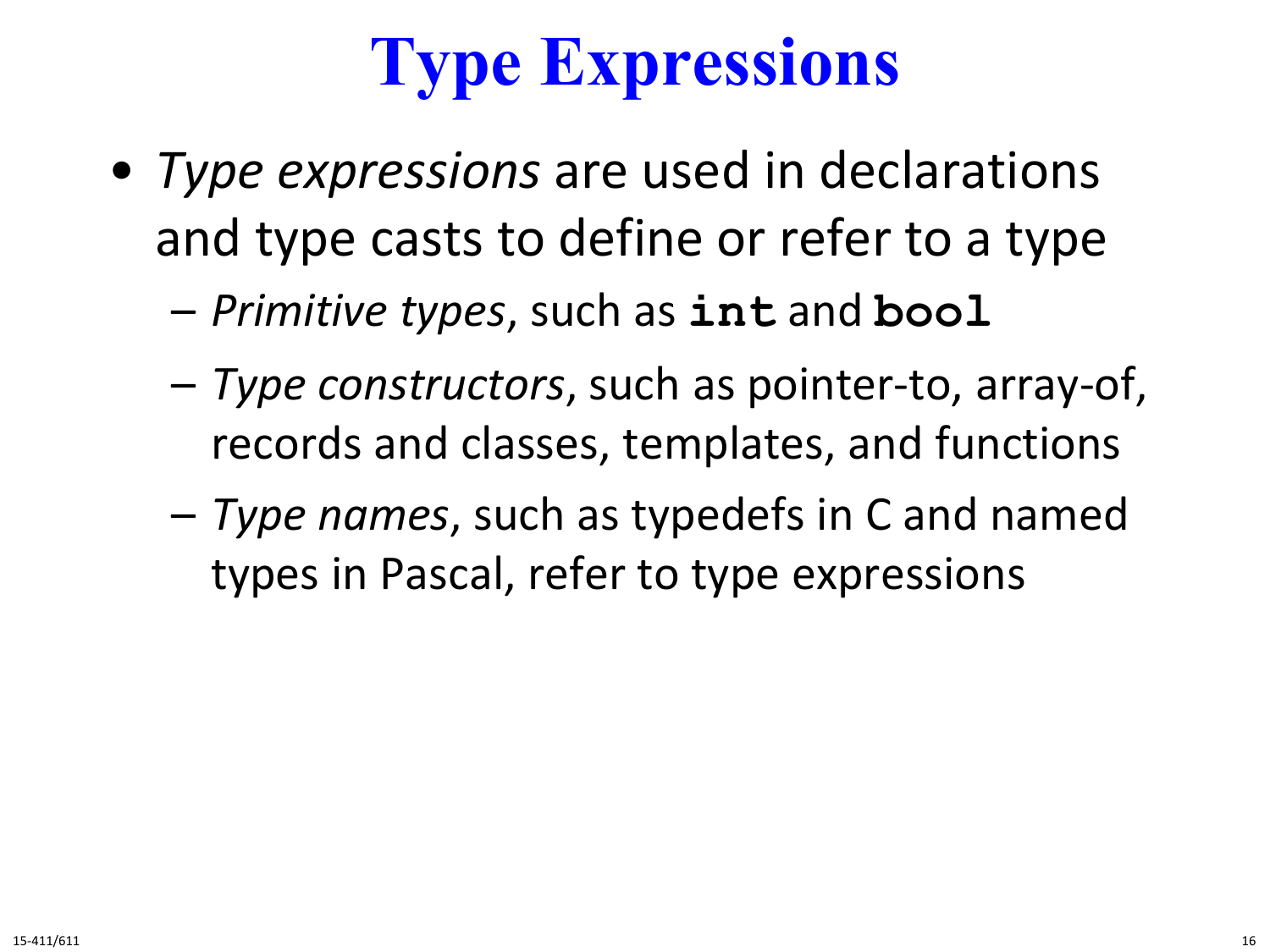## **Type expressions: aliases**

- Some languages allow type aliases (e.g., type definitions)
	- C: typedef int int\_array[ ];
	- $-$  Modula-3: type int array = array of int;
- int array is type expression denoting same type as  $int \lceil \cdot \rceil$  -- not a type constructor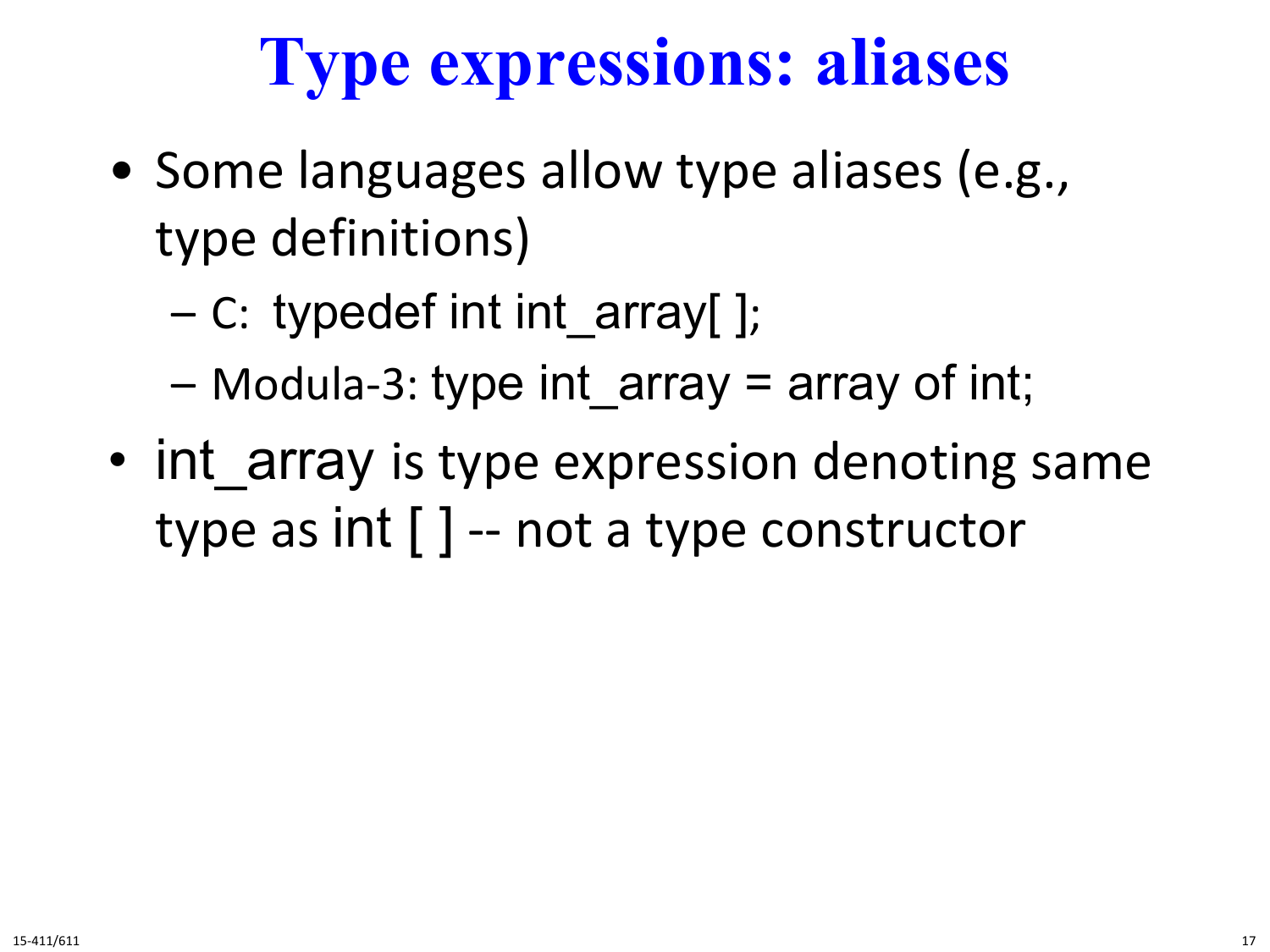# **Type Expressions: Arrays**

- Different languages have various kinds of array types
- w/o bounds: array(T)
	- C, Java: *T*[ ], Modula-3: array of *T*
- size: array(T, L) (may be indexed 0..L-1) – C: *T*[*L*], Modula-3: array[*L*] of *T*
- upper & lower bounds: array(T,L,U)

– Pascal, Modula-3: indexed L..U

• Multi-dimensional arrays (FORTRAN)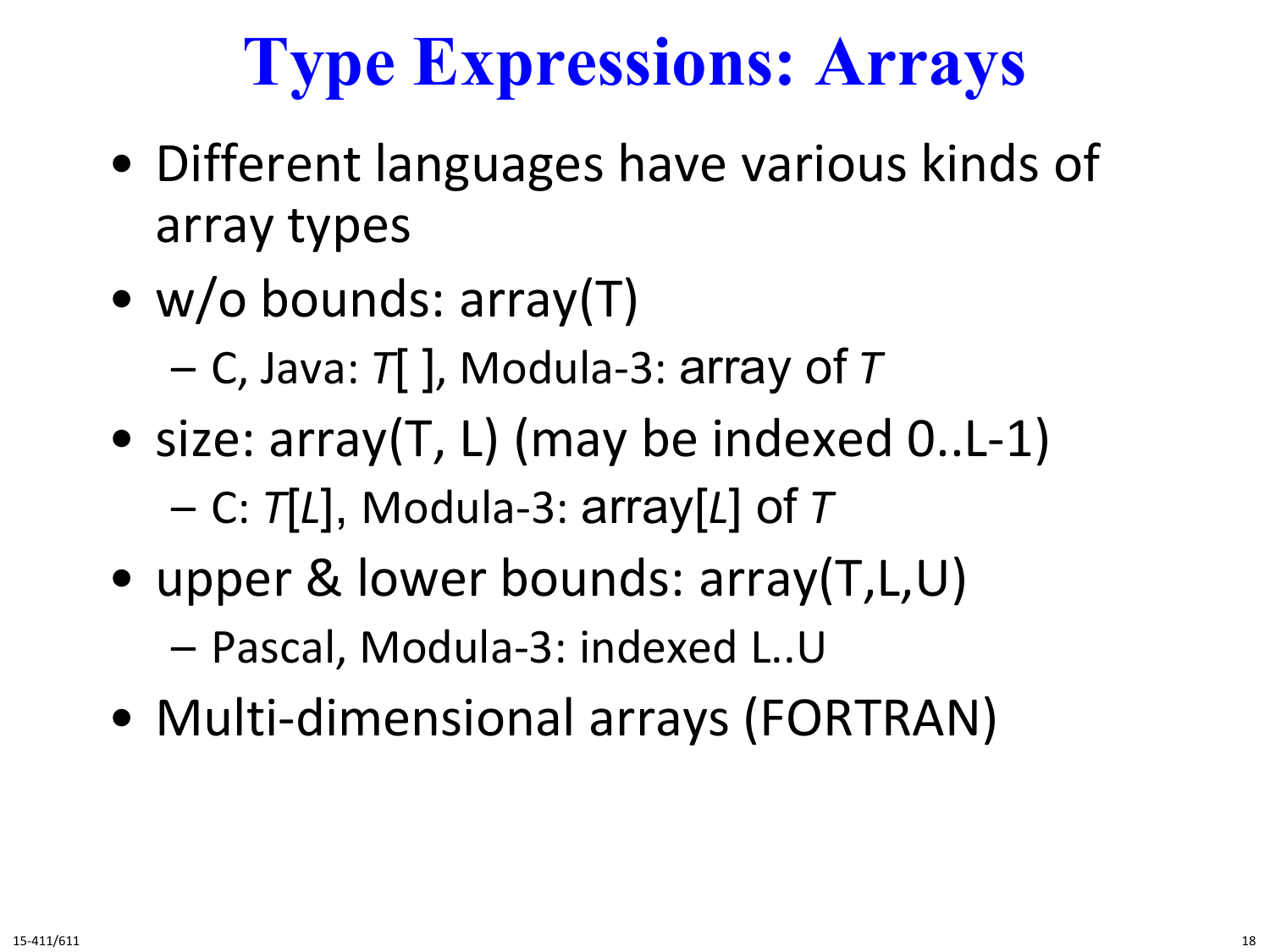#### **Records/Structures**

- More complex type constructor
- Has form  $\{id_1: T_1, id_2: T_2, ...\}$  for some ids and types  $T_i$
- Supports access operations on each field, with corresponding type
- C: struct { int a; float b; } corresponds to type {a: **int**, b: **float**}
- Class types (e.g. Java) extension of record types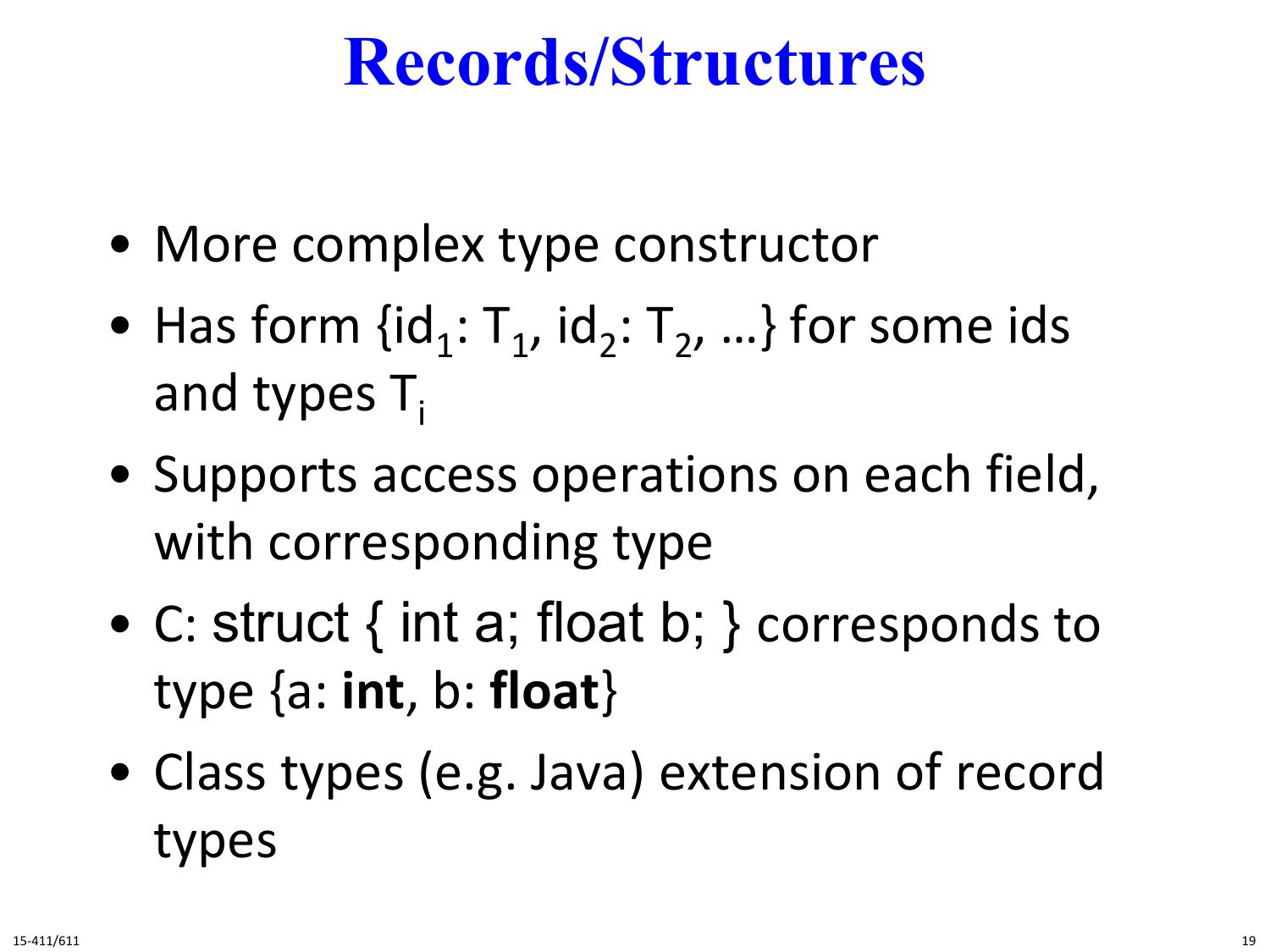### **Functions**

- Some languages have first-class function types (C, ML, Modula-3, Pascal, not Java)
- Function value can be invoked with some argument expressions with types  $T_i$ , returns return type T<sub>r</sub>.
- Type:  $T_1 \times T_2 \times ... \times T_n \rightarrow T_r$
- C: int f(float x, float y)
	- $-$  f: **float**  $\times$  **float**  $\rightarrow$  **int**
- Function types useful for describing methods, as in Java, even though not values, but need extensions for exceptions.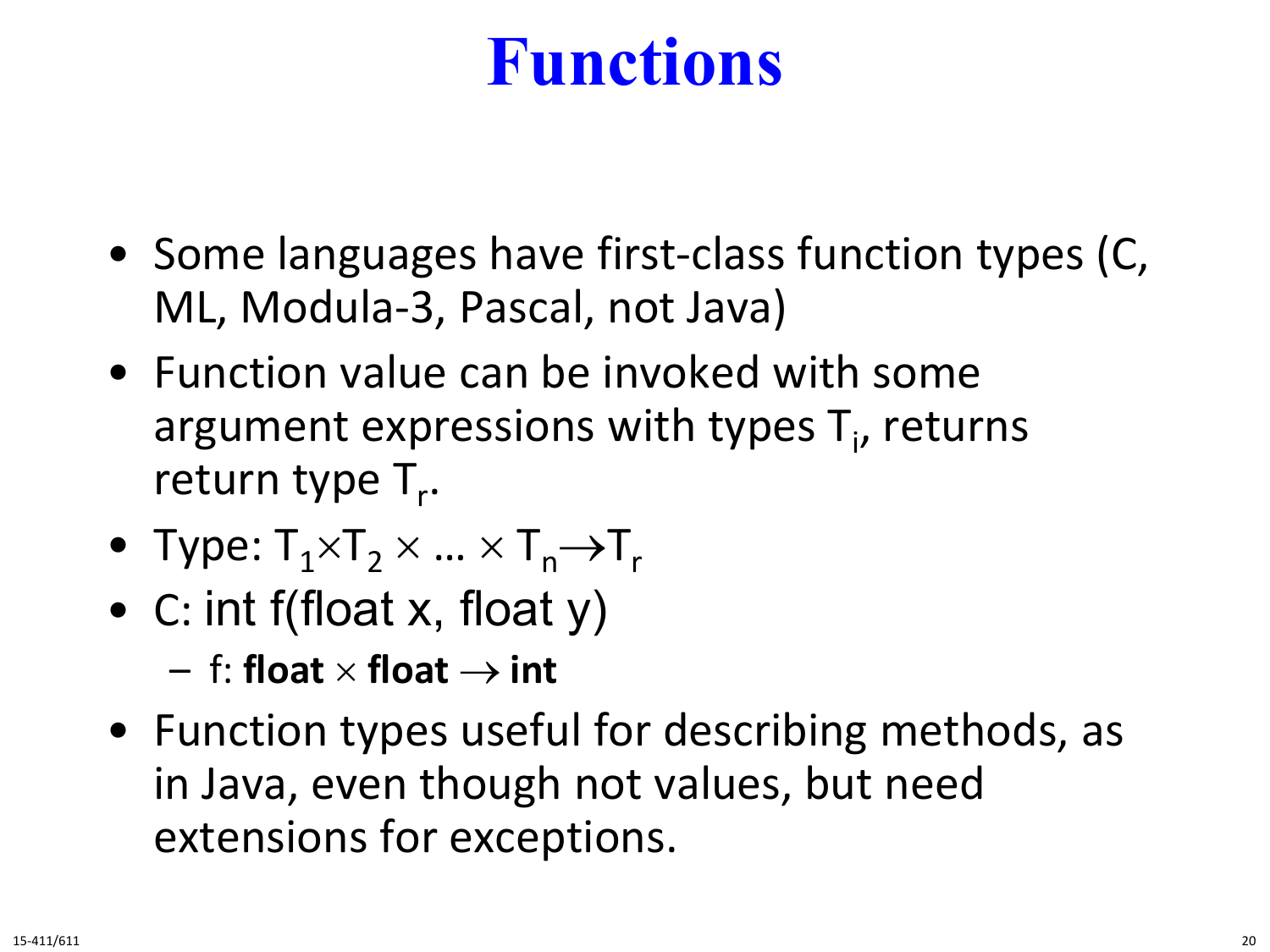# **Type Equivalence**

- Name equivalence: Each distinct type name is a distinct type.
- Structural Equivalence: two types are identical if they have the same structure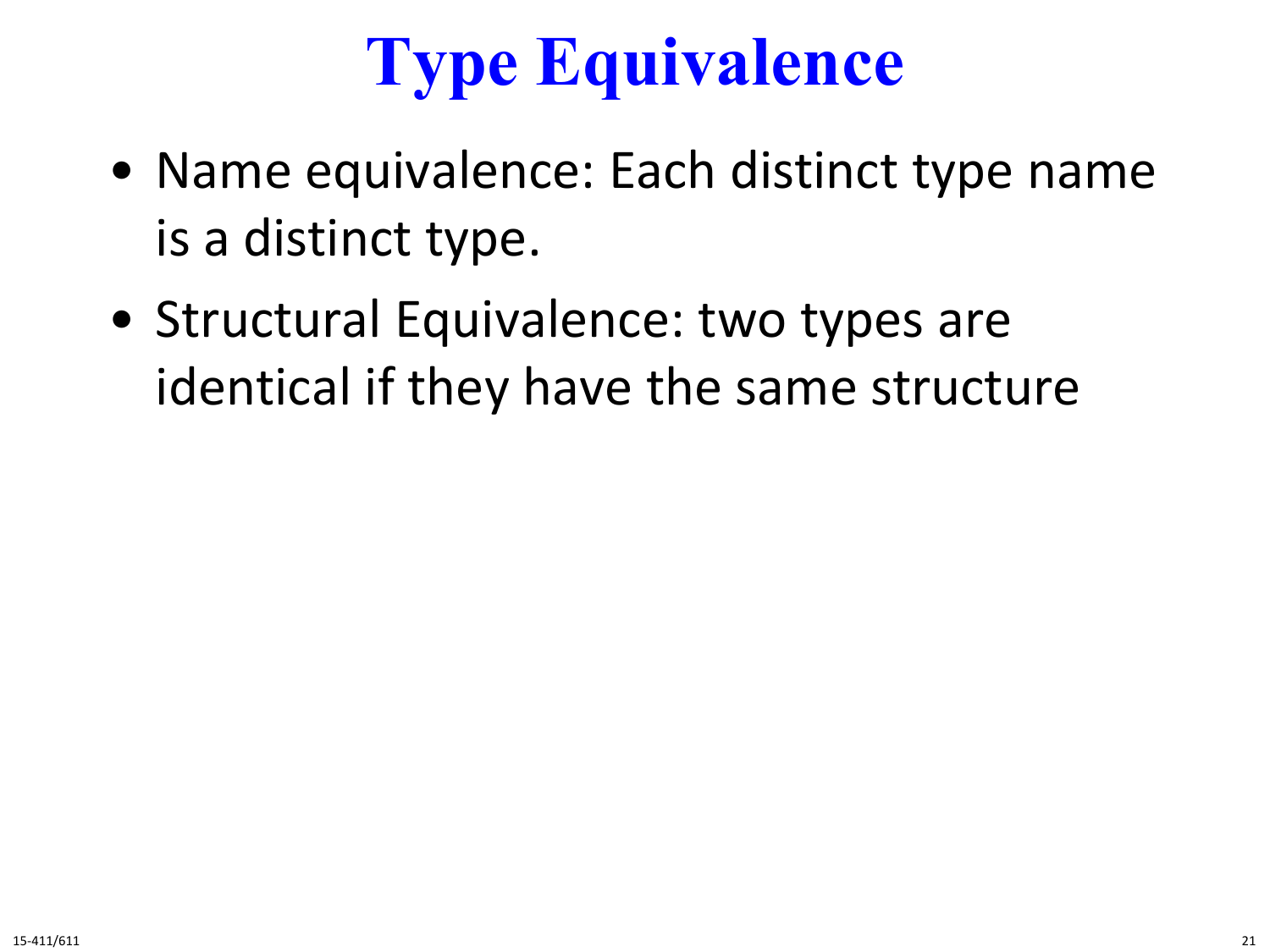### **Name Equivalence**

- Each type name is a distinct type, even when the type expressions the names refer to are the same
- Types are identical only if names match
- Used by Pascal (inconsistently)

| type $link = \land node;$ | Using name equivalence: |
|---------------------------|-------------------------|
| var next : link;          | $p \neq$ next           |
| last : link;              | $p \neq$ last           |
| $p : \text{ 'node};$      | $p = q = r$             |
| $q, r : \text{ 'node};$   | $next = last$           |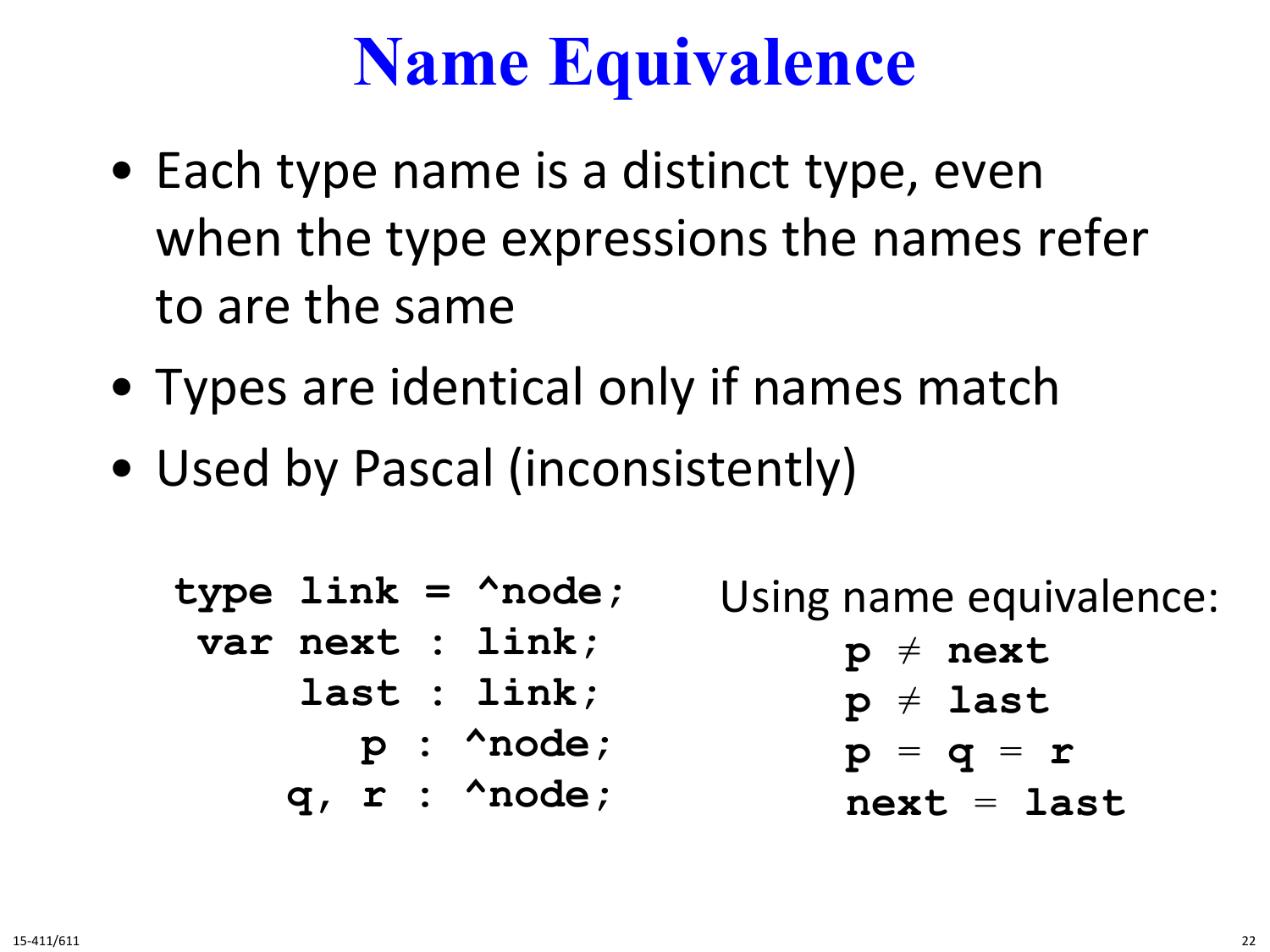#### **Structural Equivalence**

- Two types are the same if they are structurally identical
- Used in CO, C, Java

```
typedef node* link;
link next;
link last;
node* p;
node* q;
```
Using structural equivalence:

$$
p = q = next = last
$$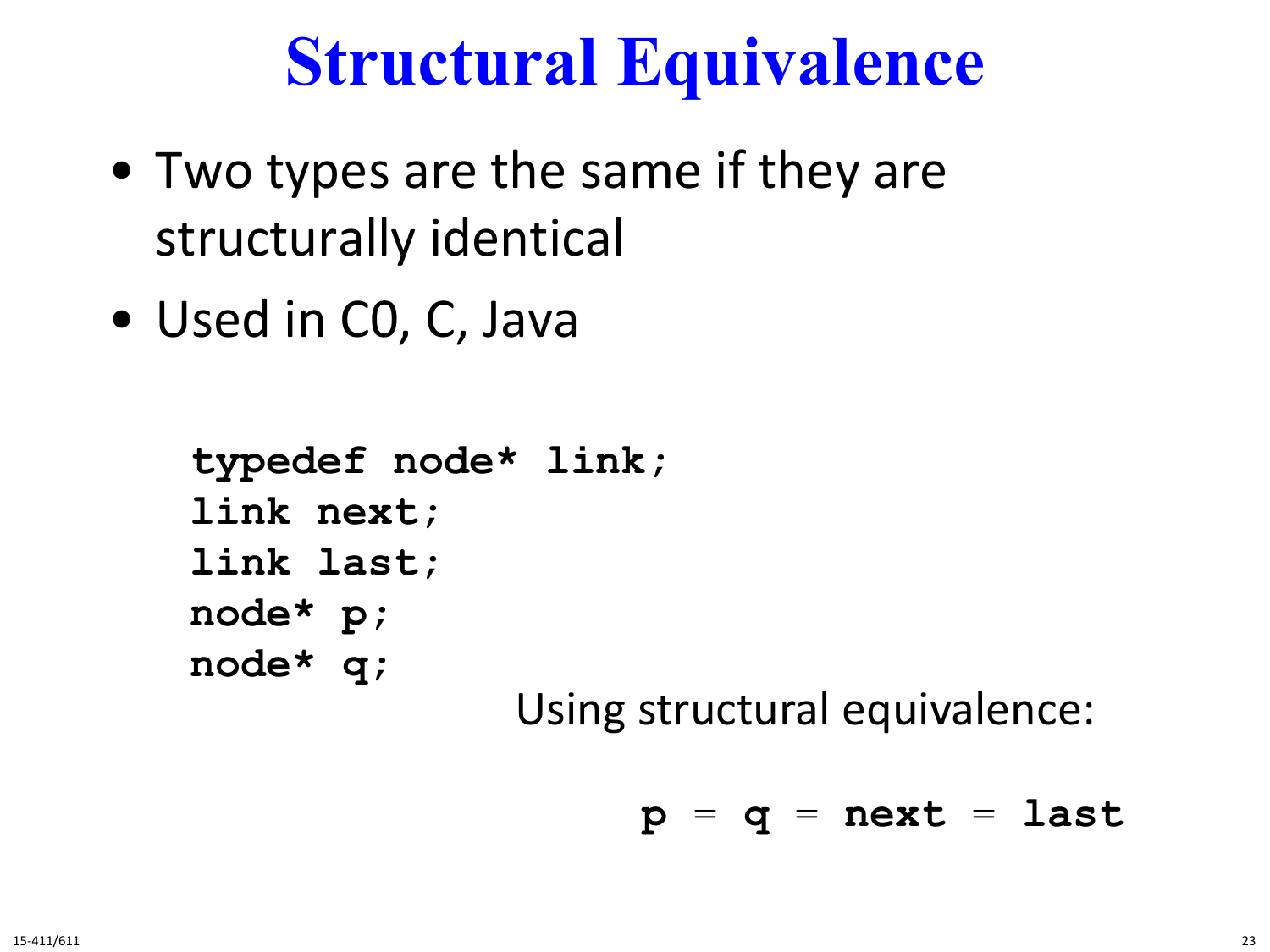# **Representing Types**

**int \*f(char\*,char\*)**



#### Tree forms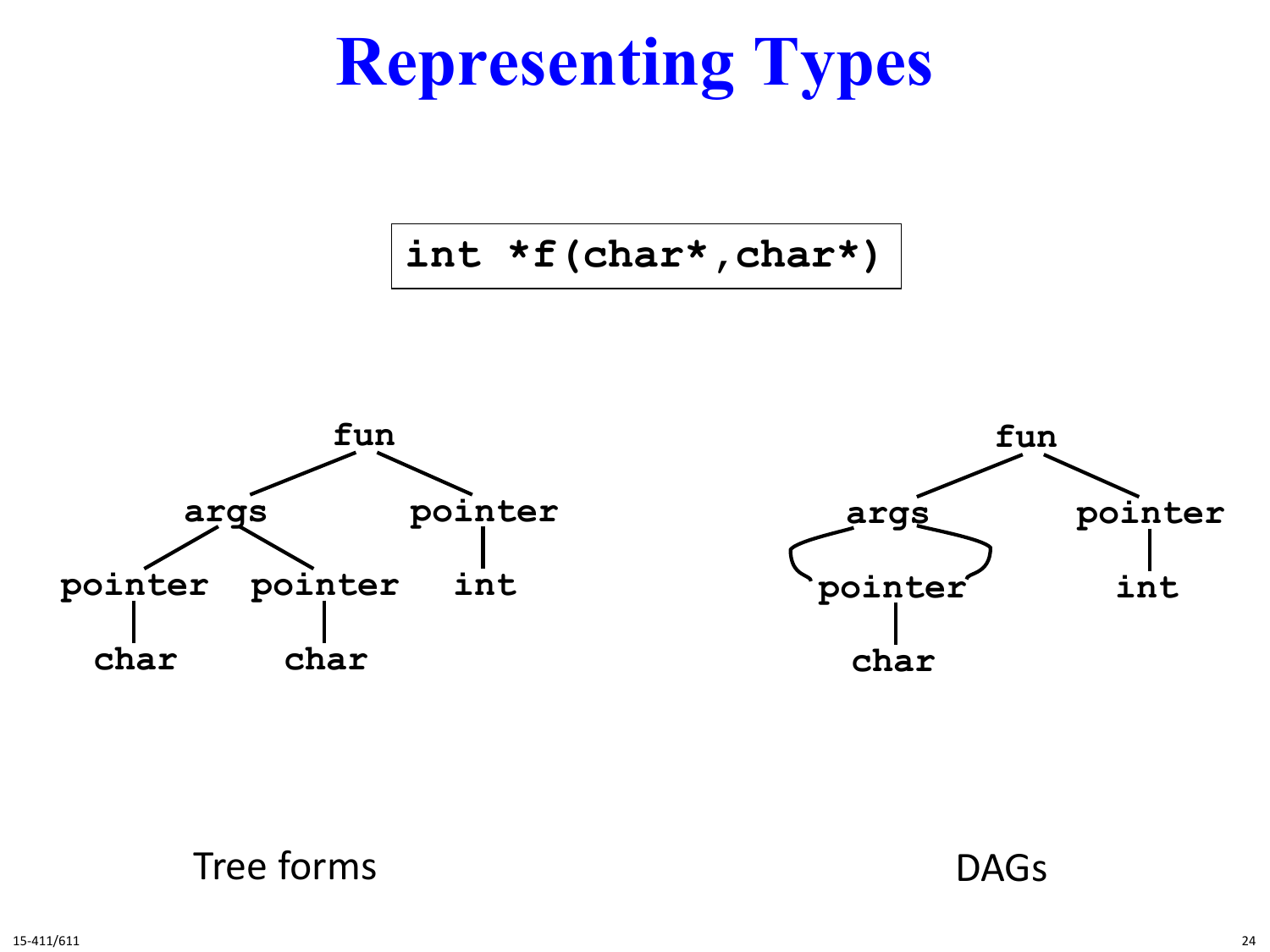# **Representing Types**

**int \*f(char\*,char\*)**





#### Tree forms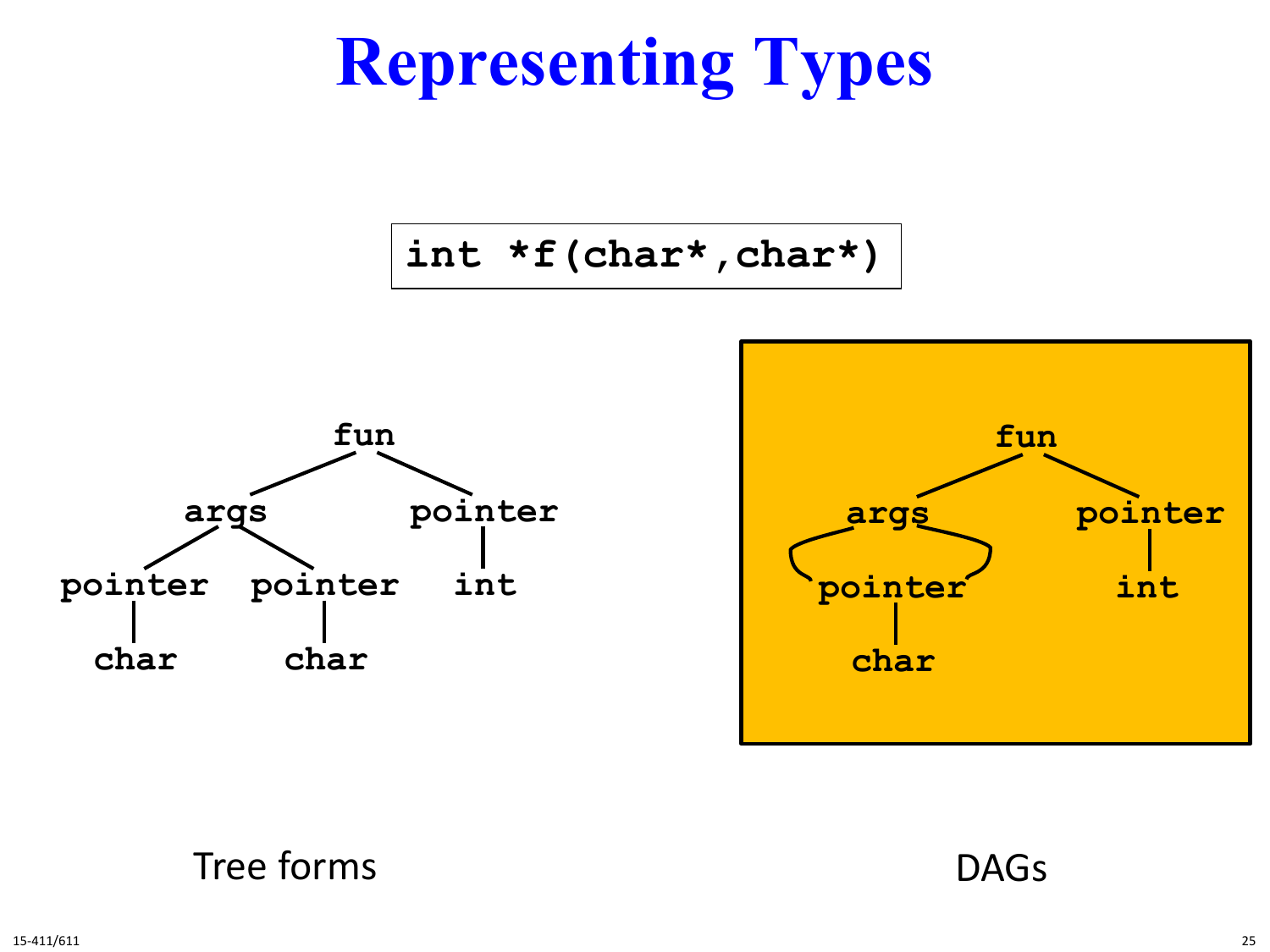#### **Cyclic Graph Representations**

```
struct Node
{ 
  int val;
  struct Node *next;
};
```
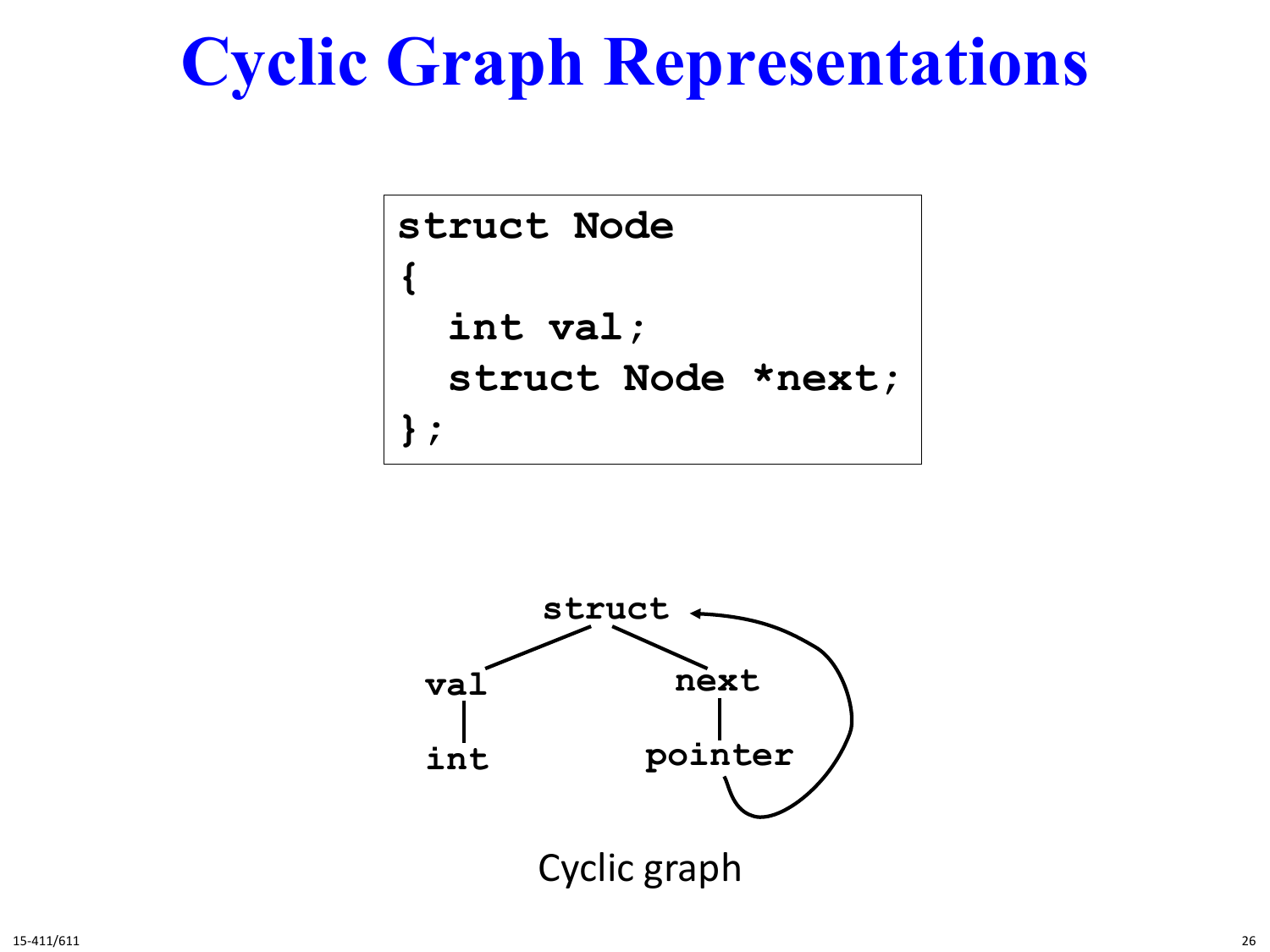### **Structural Equivalence (cont'd)**

• Two structurally equivalent type expressions have the same pointer address when constructing graphs by sharing nodes

```
struct Node
{ 
  int val;
  struct Node *next;
};
```
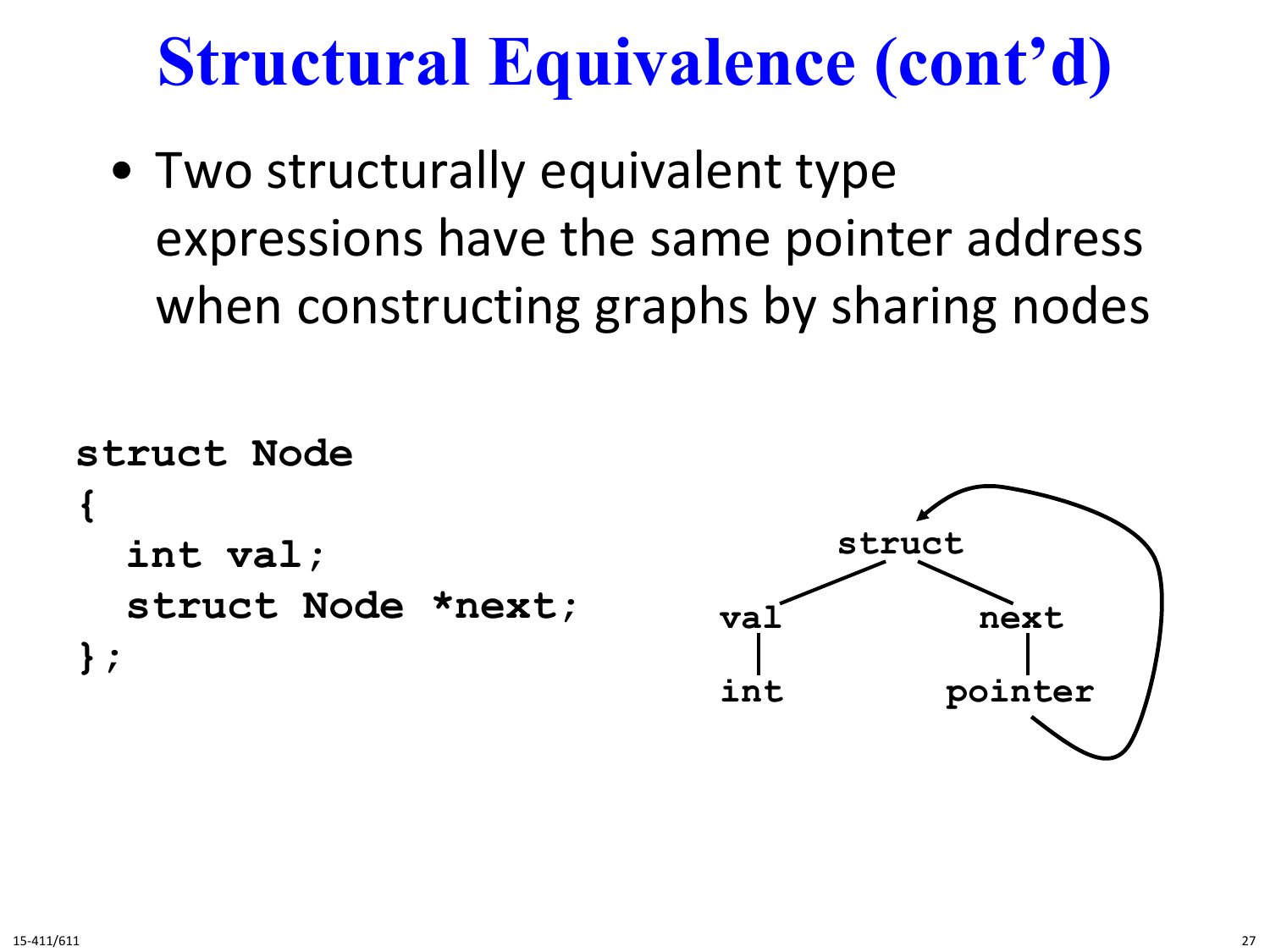#### **Structural Equivalence (cont'd)**

• Two structurally equivalent type expressions have the same pointer address when constructing graphs by sharing nodes

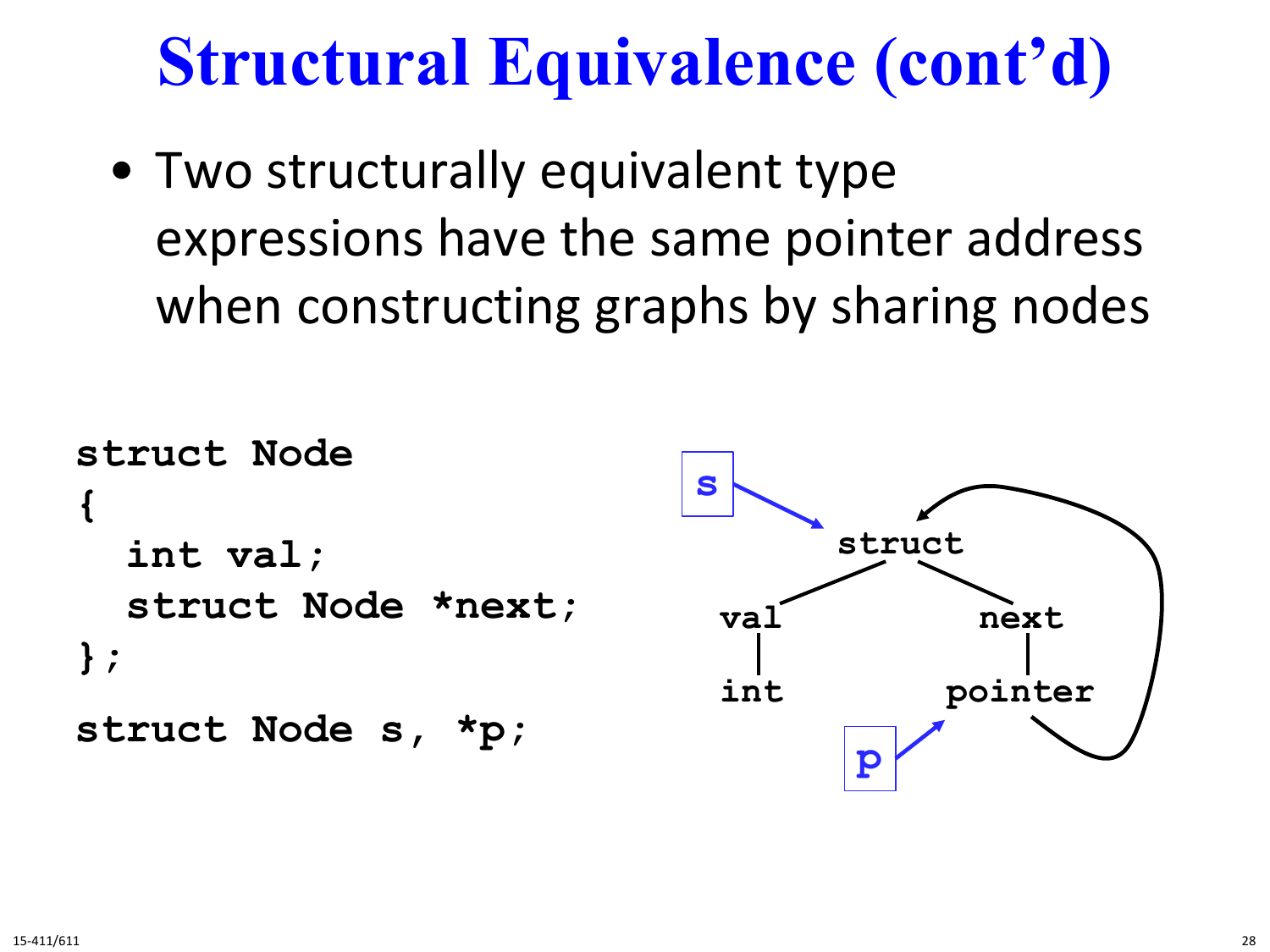#### **Structural Equivalence (cont'd)**

• Two structurally equivalent type expressions have the same pointer address when constructing graphs by sharing nodes

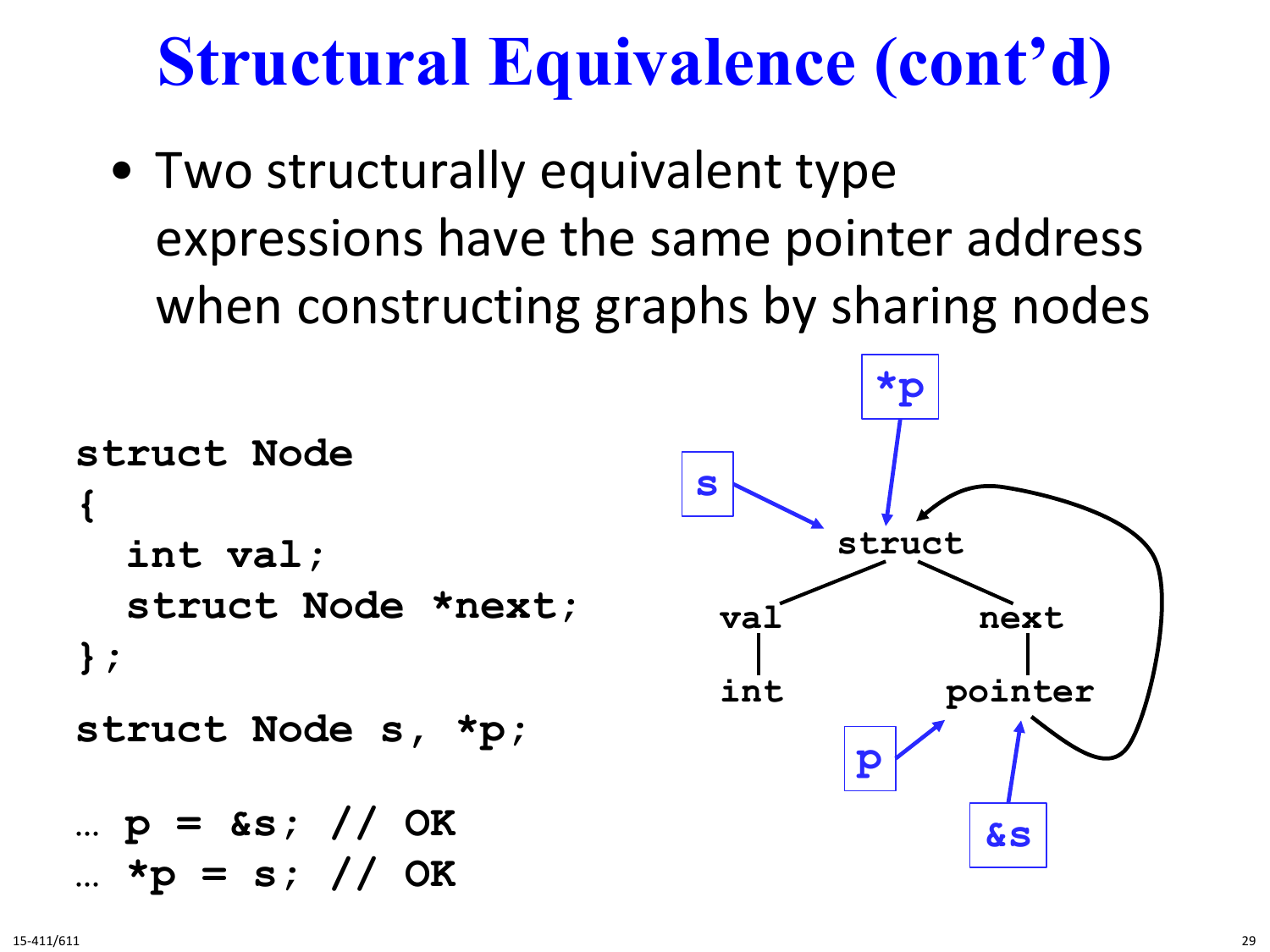# **Constructing Type Graphs**

• Construct over AST (or during parse)

| $\rightarrow$ int<br>type             | $\$\$ = getIntType();$        |
|---------------------------------------|-------------------------------|
| bool                                  | $$5 = getBoolType()$ ;        |
| $\star$ type                          | $$5 = makePtrType(52);$       |
| $\vert$ type [ num ]                  | $$5 = makeArrayType(51, 53);$ |
| typedef $\rightarrow$ typedef type id | install(S3,S2);               |

• Invariant: Same structural type is same pointer.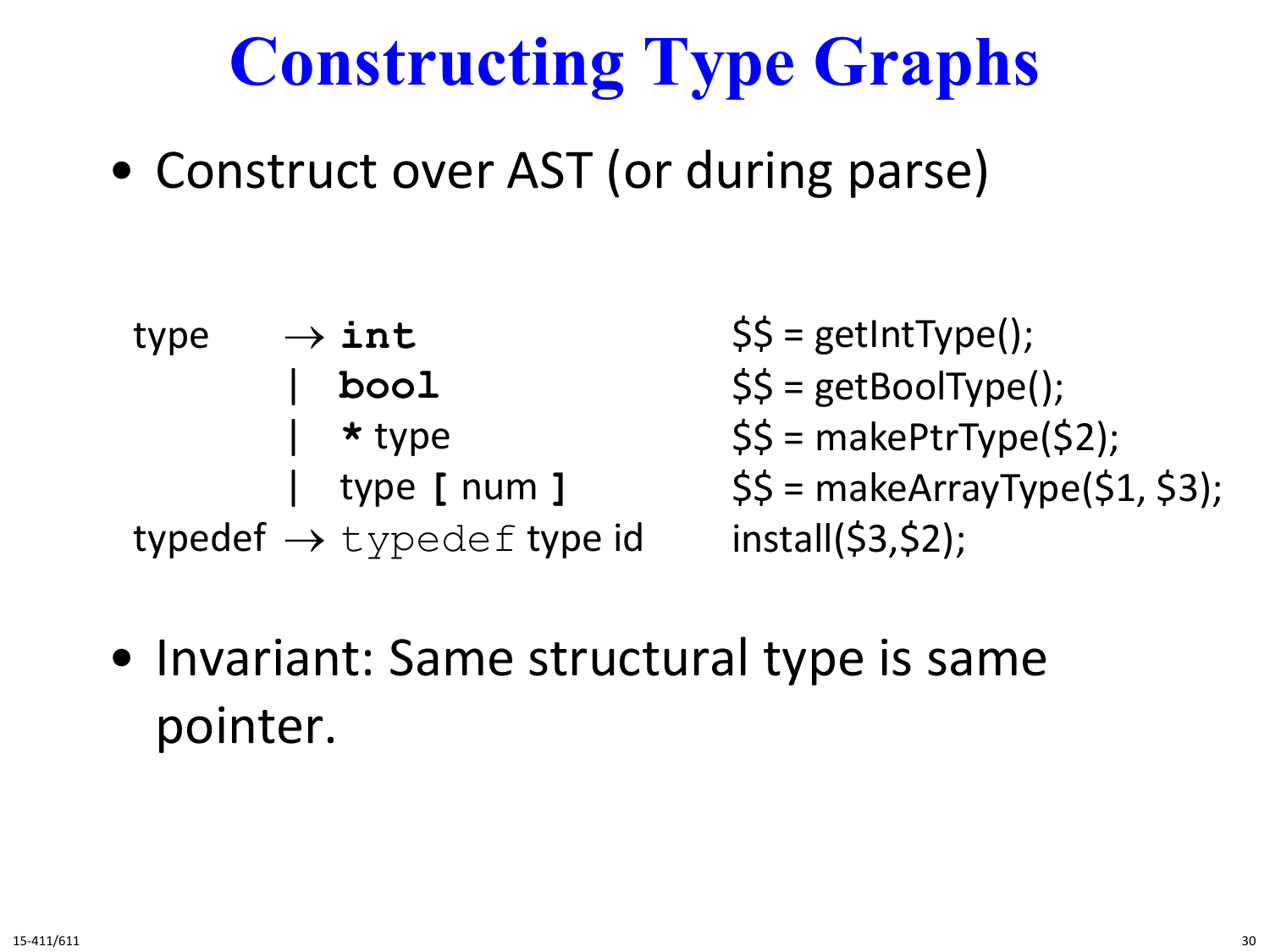# **Type Checking**

- When is op(arg1,...,argn) allowed?
- Type checking ensures that operations are applied to the right number of arguments of the right types
	- Right type may mean same type as was specified, or may mean that there is a predefined implicit coercion that will be applied
- Used to resolve overloaded operations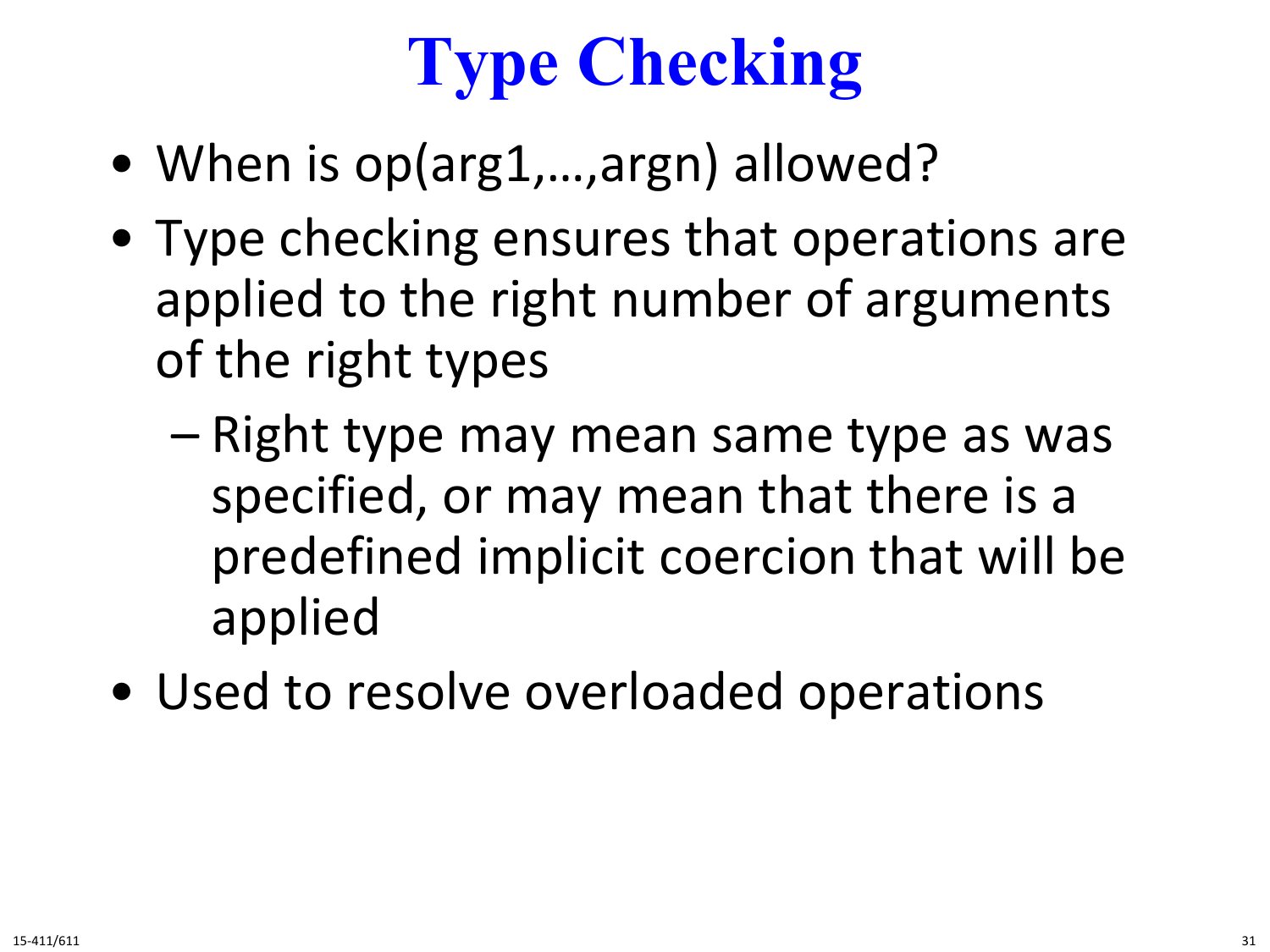# **Type Checking**

- Type checking may be done statically at compile time or dynamically at run time
- Dynamically typed languages (eg LISP, Prolog, javascript) do only dynamic type checking
- Statically typed languages can do most type checking statically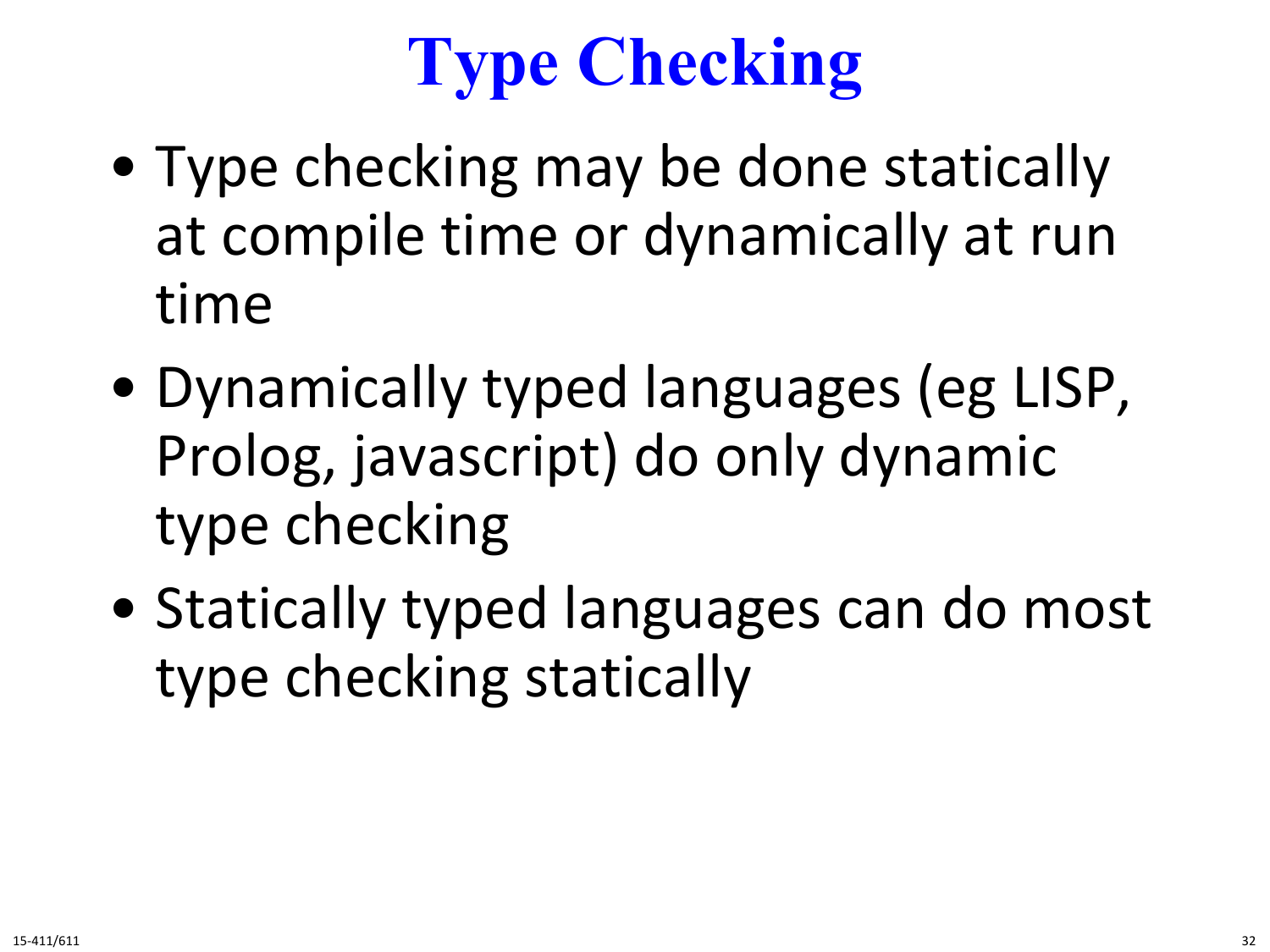## **Dynamic Type Checking**

- Performed at run-time before each operation is applied
- Types of variables and operations left unspecified until run-time
	- Same variable may be used at different times with different types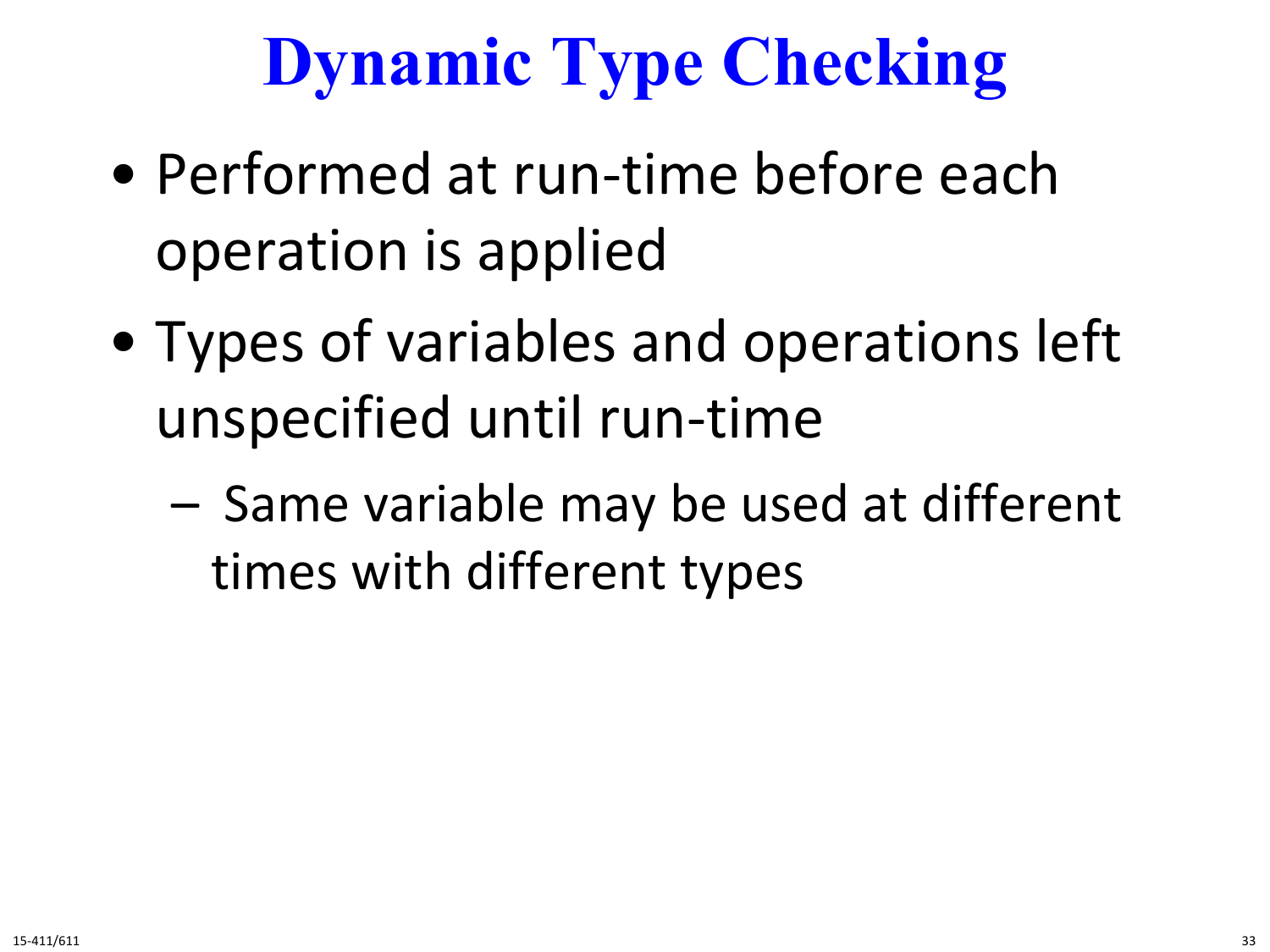# **Dynamic Type Checking**

- Data object must contain type information
- Errors aren't detected until violating application is executed
- May introduce extra overhead at runtime.
- Can make code hard to read
- Supposedly, easier to prototype code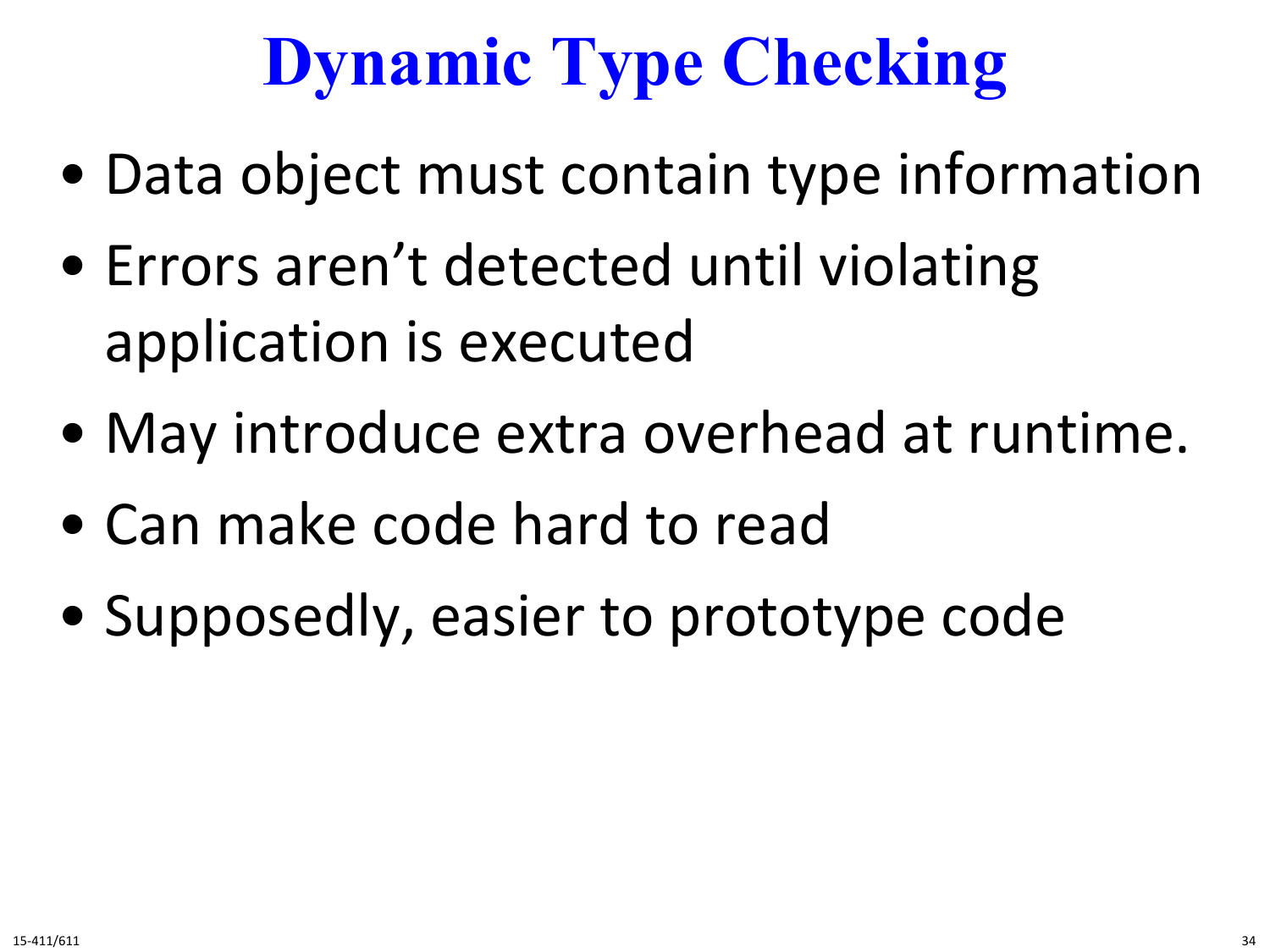# **Static Type Checking**

- Performed after parsing, before code generation
- Type of every variable and signature of every operator must be known at compile time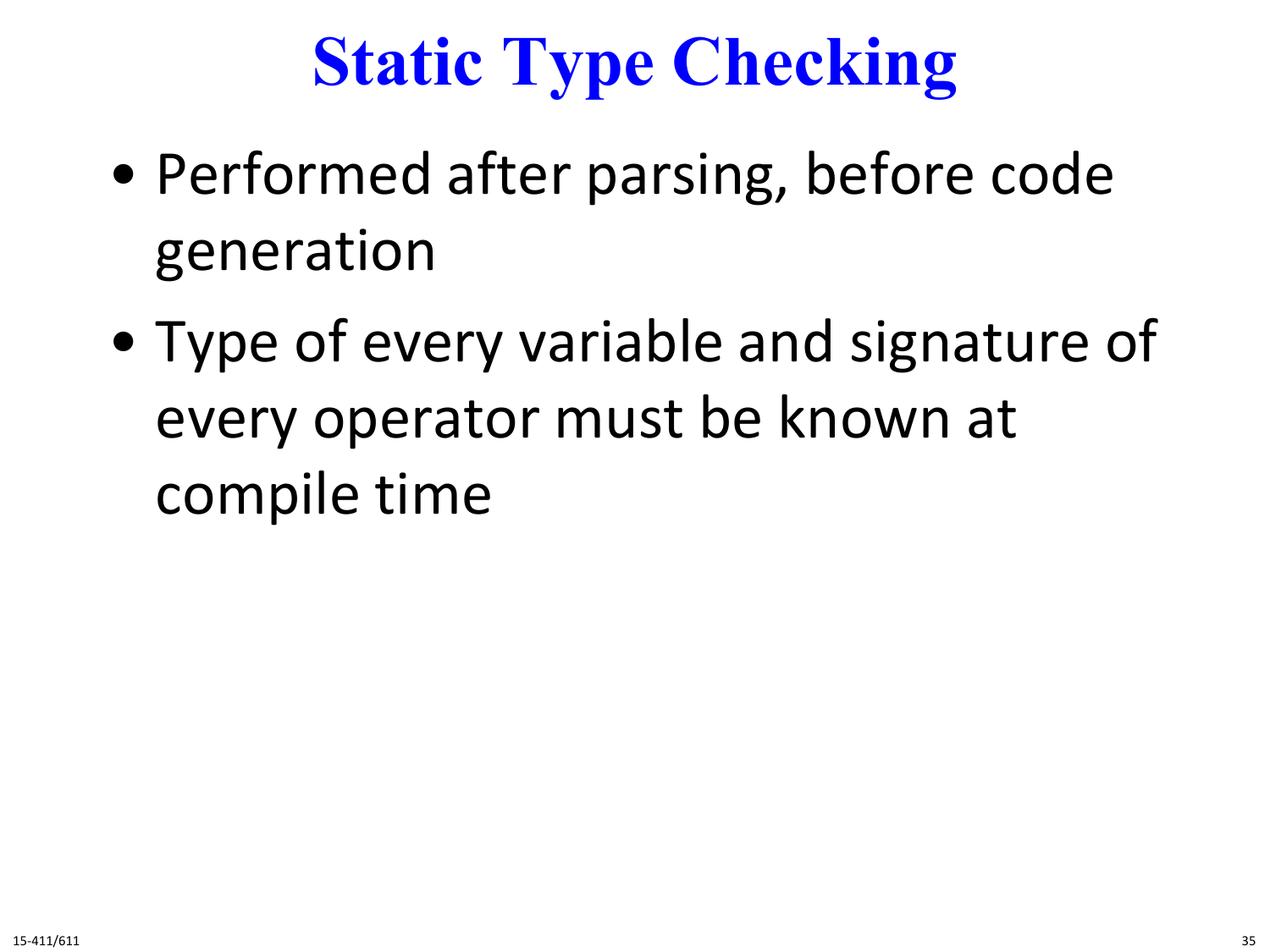# **Static Type Checking**

- Can eliminate need to store type information in data object if no dynamic type checking is needed
- Catches many programming errors at earliest point
- Can't check types that depend on dynamically computed values
	- Eg: array bounds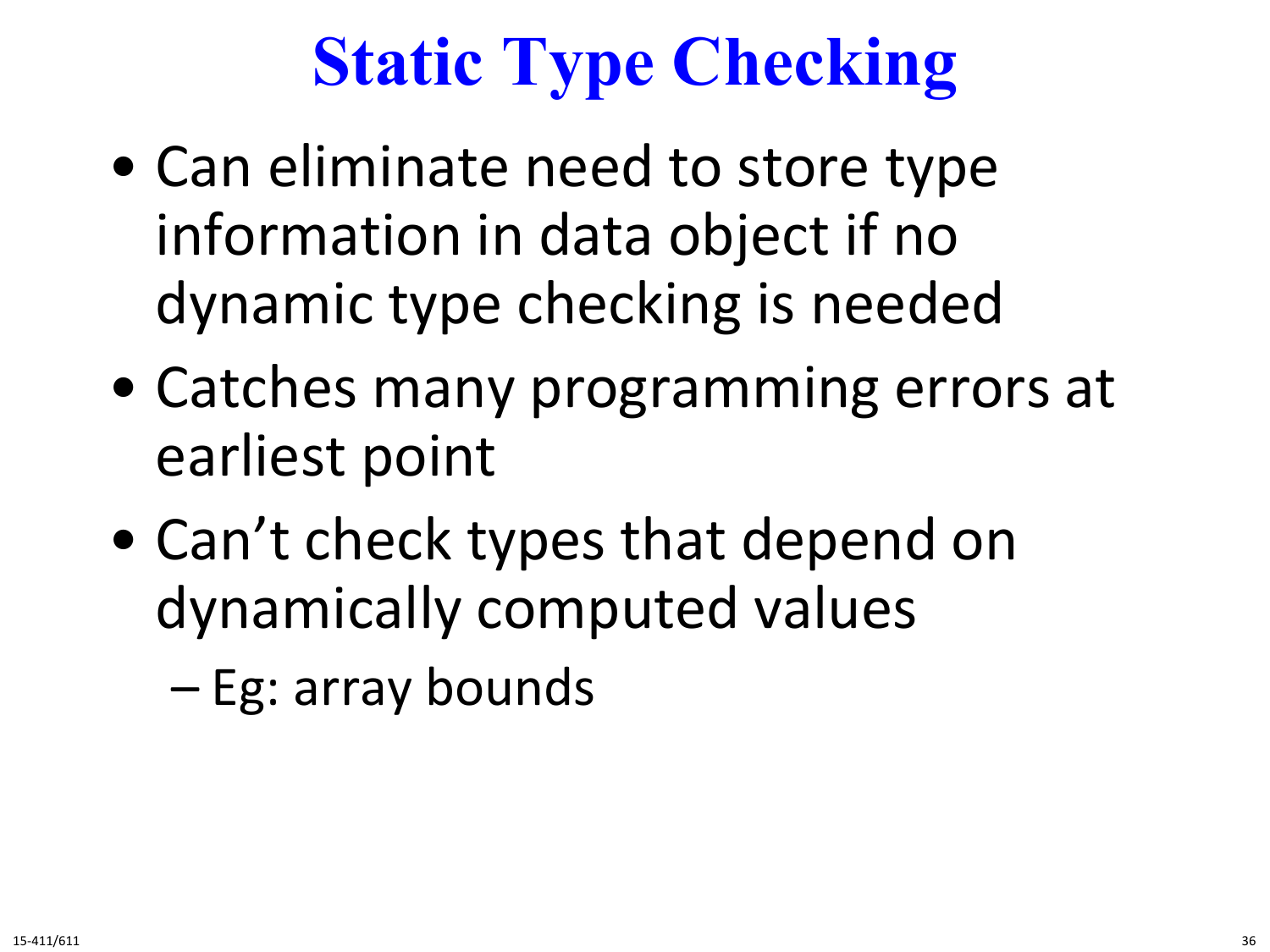# **Static Type Checking**

- Typically places restrictions on languages
	- Garbage collection
	- References instead of pointers
	- All variables initialized when created
	- Variable only used as one type
		- •Union types allow for work-arounds, but effectively introduce dynamic type checks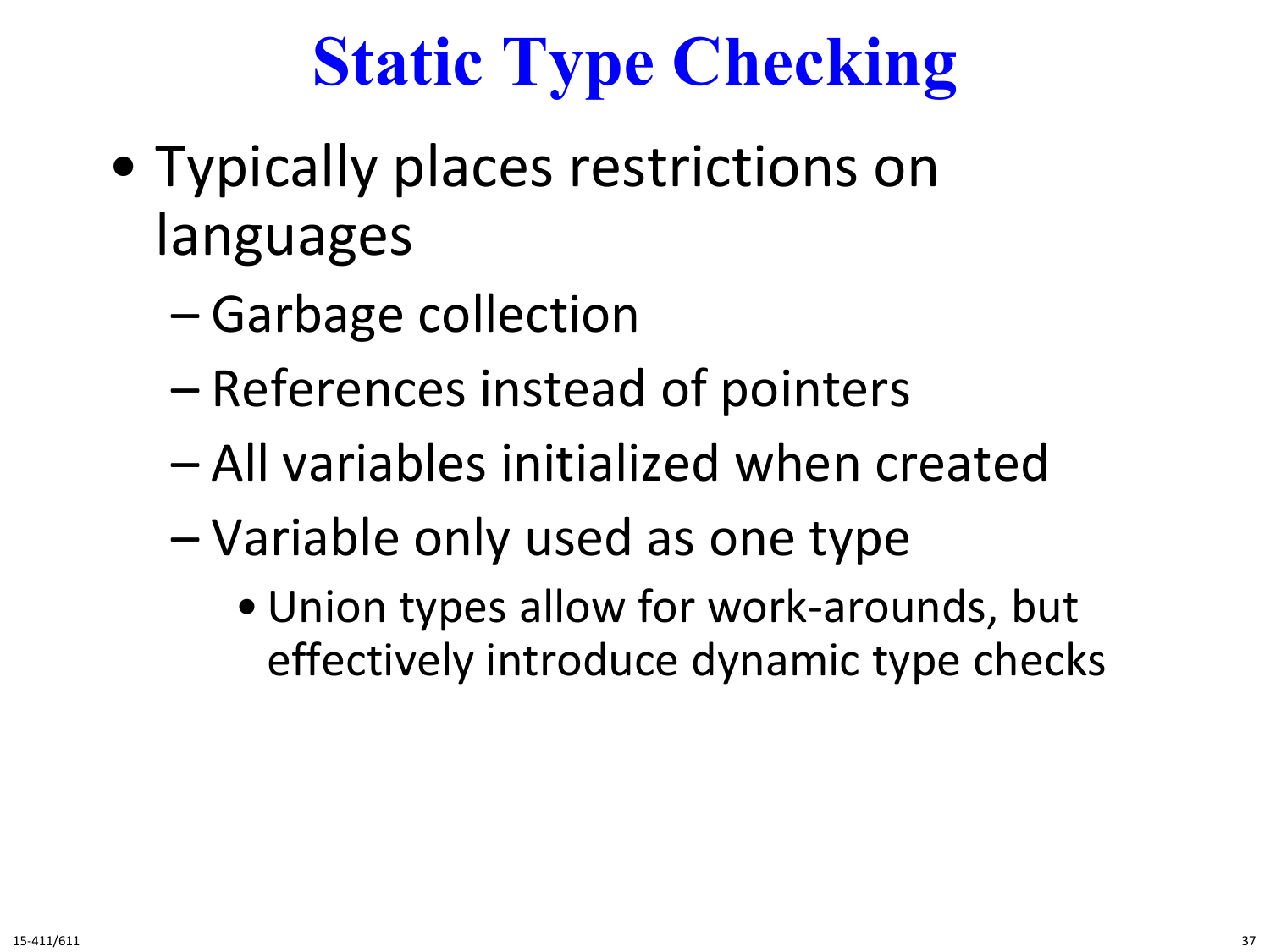# **Type Inference**

- *Type inference*: A program analysis to assign a type to an expression from the program context of the expression
	- Fully static type inference first introduced by Robin Miller in ML
	- Haskle, OCAML, SML all use type inference
		- •Records are a problem for type inference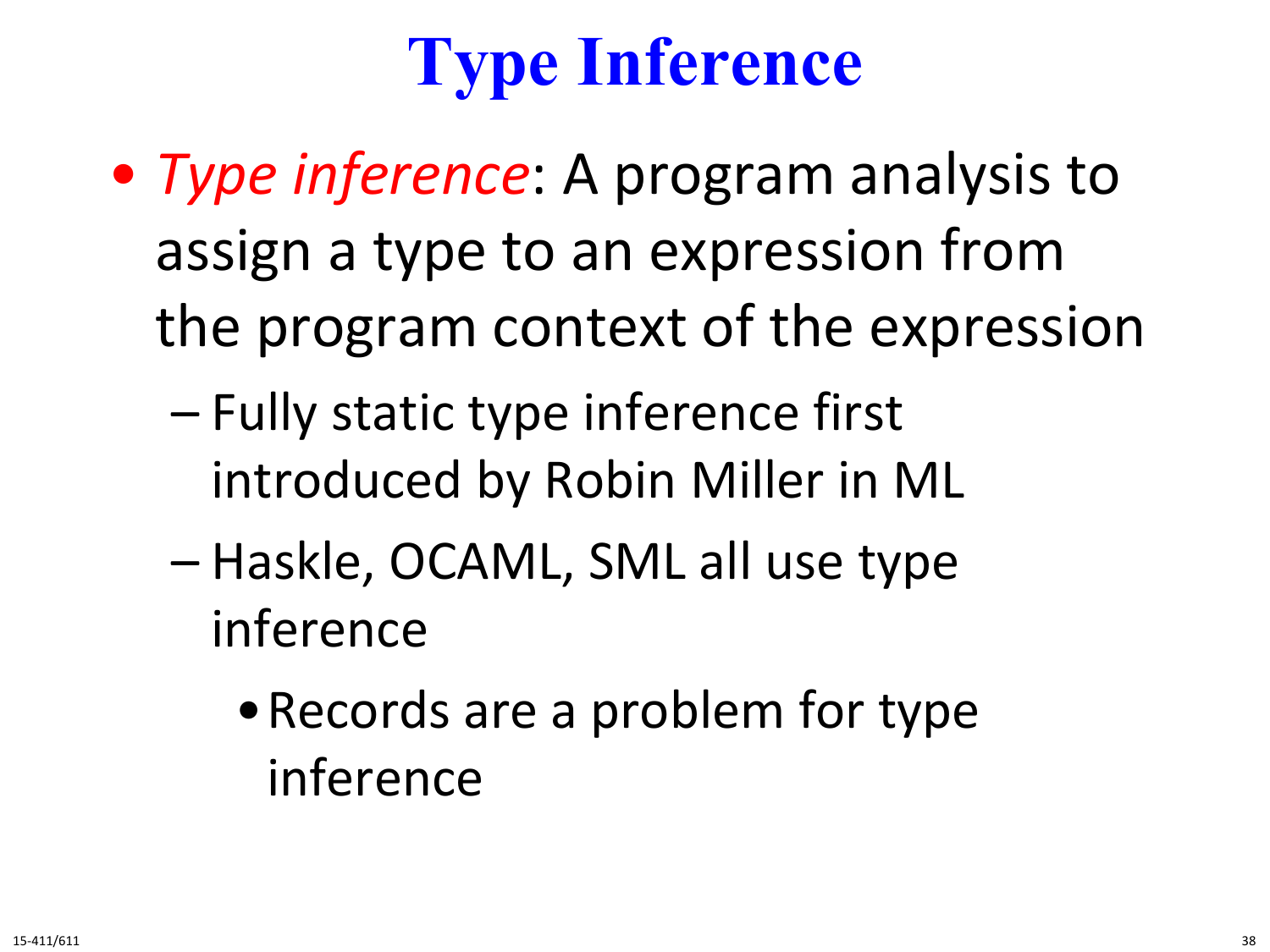### **Format of Type Judgments**

• A *type judgement* has the form

#### Γ |- exp : τ

- $\bullet$   $\Gamma$  is a typing environment
	- Supplies the types of variables and functions
	- $\Gamma$  is a set of the form  $\{x:\sigma, \ldots\}$
	- For any *x* at most one σ such that (*x* : σ ∈ Γ)
- exp is a program expression
- $\bullet$   $\tau$  is a type to be assigned to exp
- |- pronounced "turnstyle" , or "entails" (or "satisfies" or, informally, "shows")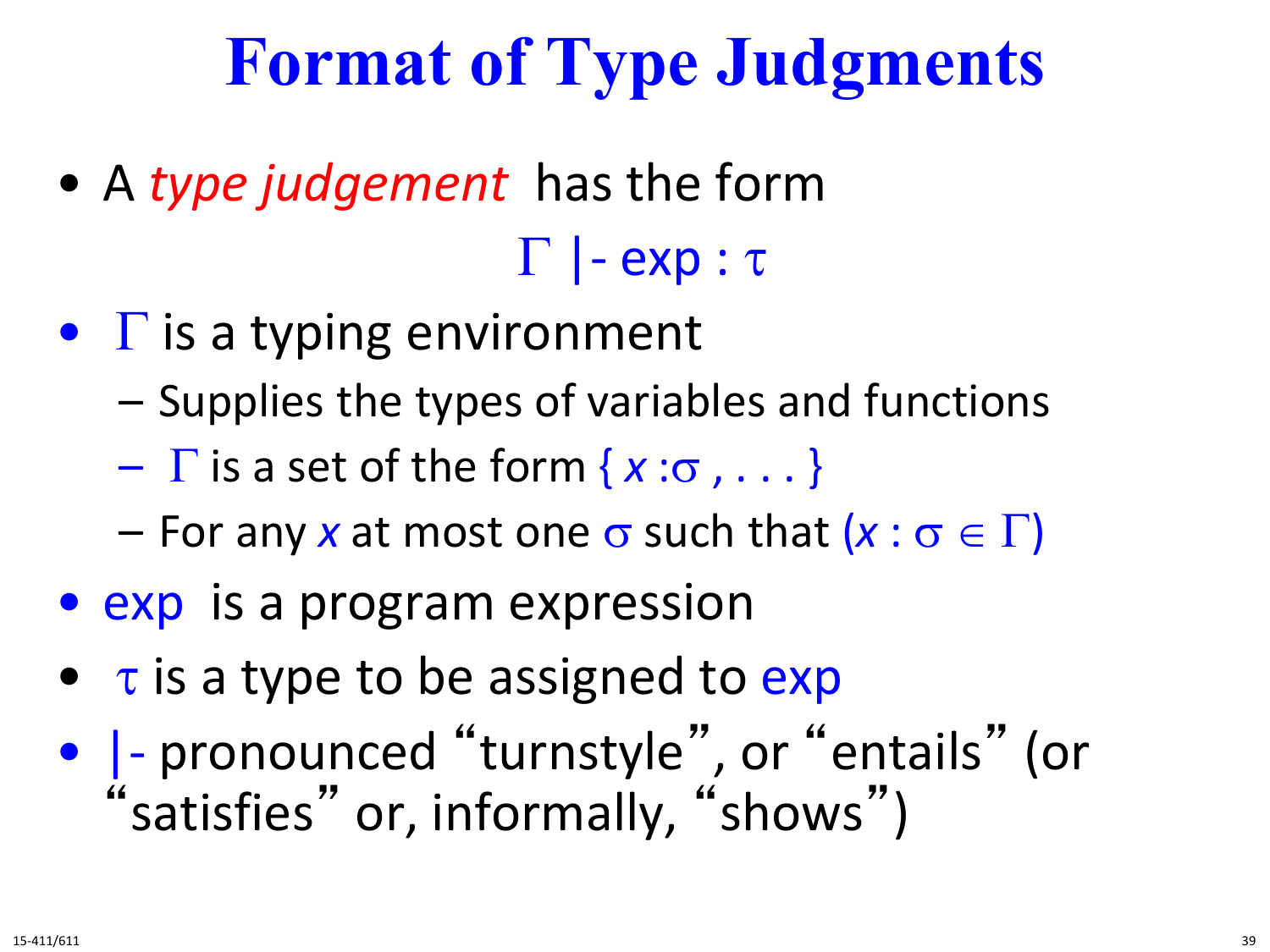#### **Axioms - Constants**

Γ |- *n* : int (assuming *n* is an integer constant)

 $\Gamma$  |- true : bool  $\Gamma$  |- false : bool

- These rules are true with any typing environment
- Γ, *n* are meta-variables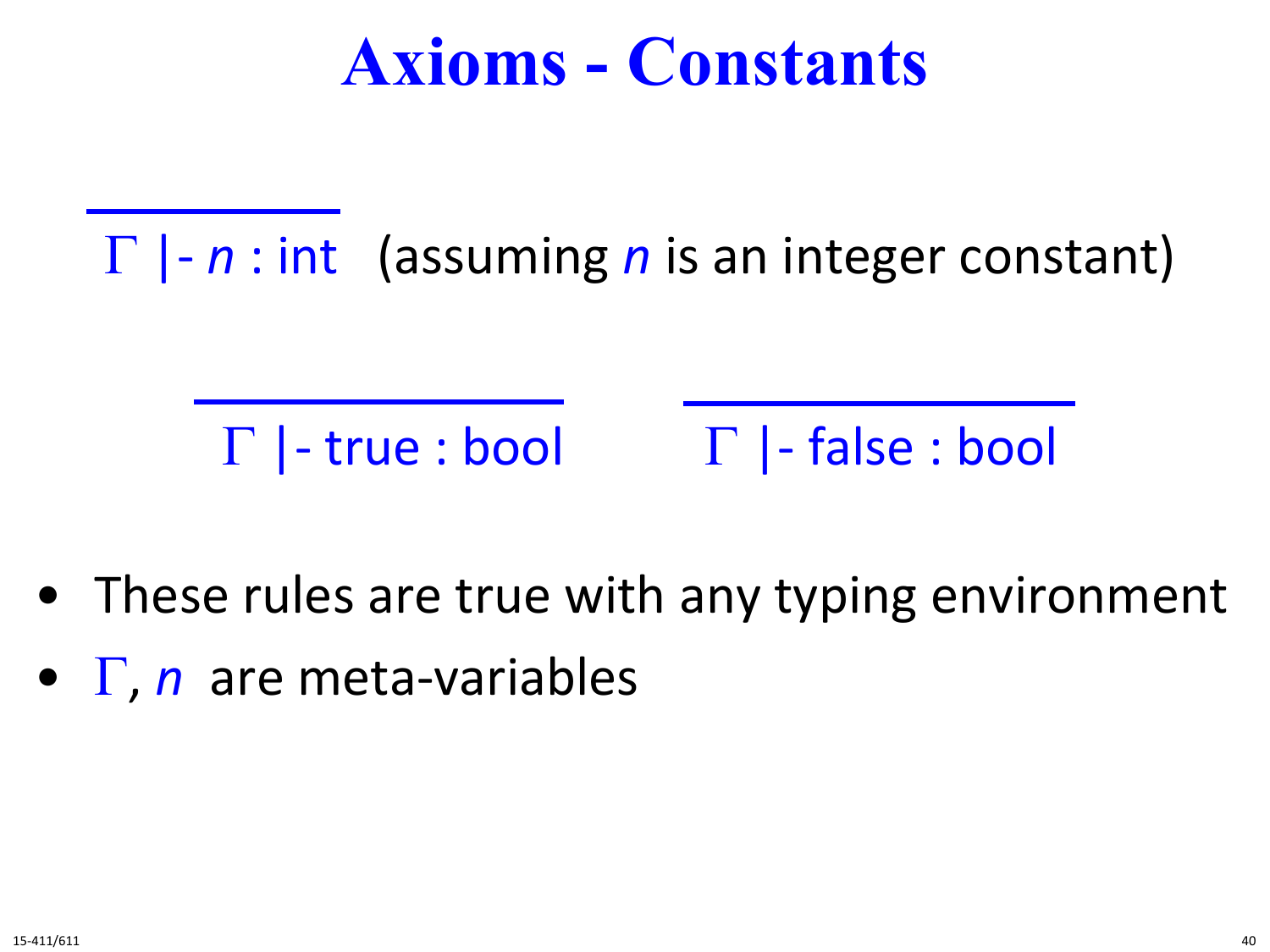#### **Axioms – Variables**

Notation: Let  $\Gamma(x) = \tau$  if  $x : \tau \in \Gamma$ 

Variable axiom:

$$
\frac{\Gamma(x) = \tau}{\Gamma \mid -x : \tau}
$$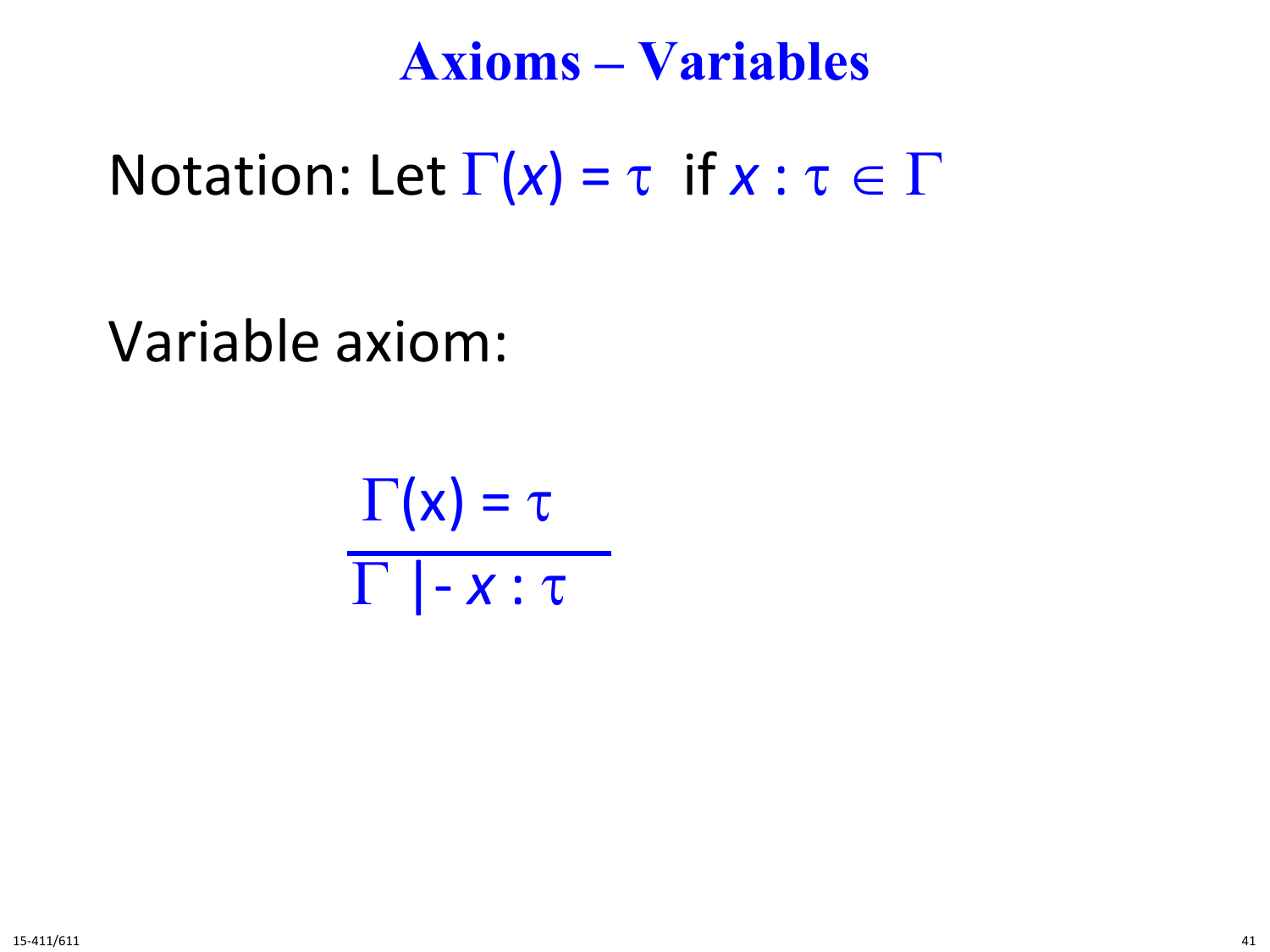#### **Simple Rules - Arithmetic**

Primitive operators  $(\oplus \in \{+,^*, \&\&\},\ldots)$ :

$$
\frac{\Gamma | - e_1 : \tau \quad \Gamma | - e_2 : \tau}{\Gamma | - e_1 \oplus e_2 : \tau}
$$

 $\tau$  is a type variable, i.e., it can take any type but all instances of  $\tau$  must be the same.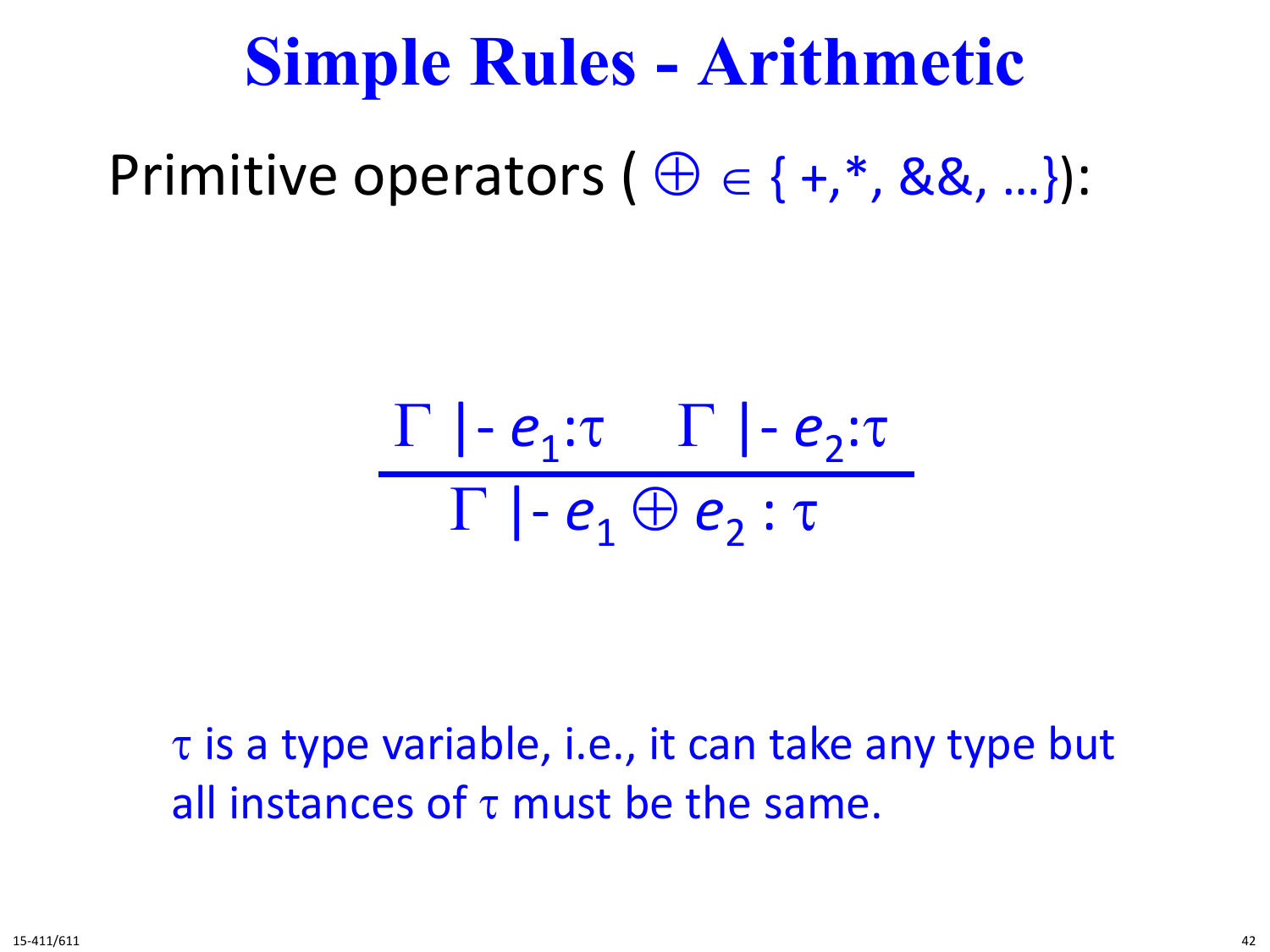#### **Simple Rules – Relational Ops**

Relations (  $\sim \in \{ \leq, \geq, \ ==, \ \leq, \geq= \}$ ):

$$
\frac{\Gamma | - e_1 : \tau \quad \Gamma | - e_2 : \tau}{\Gamma | - e_1 \sim e_2 : \text{bool}}
$$

Do we know what  $\tau$  is here?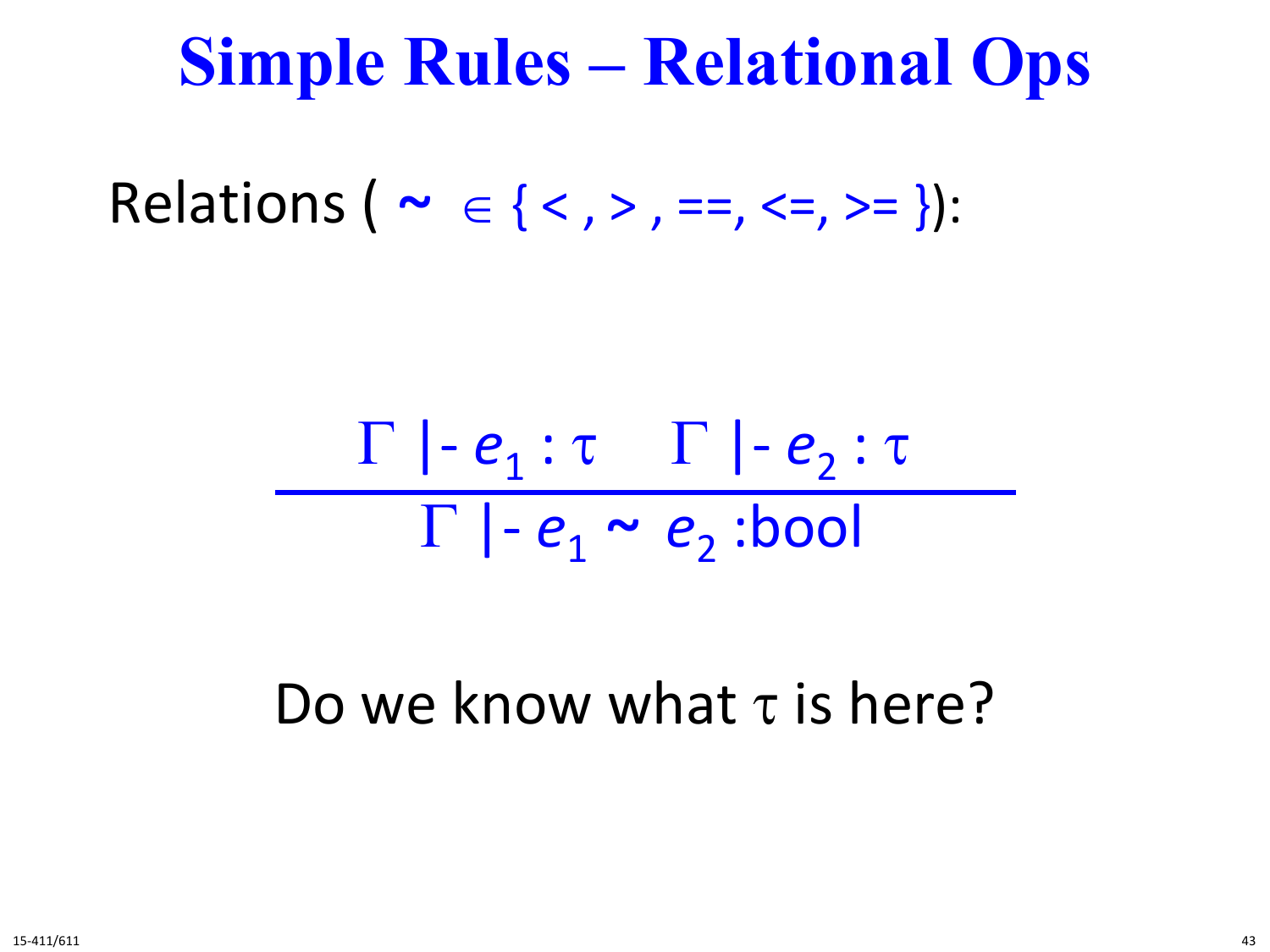#### **Example:**  $\{x:\text{int}\}\mid -x+2=3:\text{bool}\}$

What do we need to show first?

 $\{x:int\}$  | - x + 2 = 3 : bool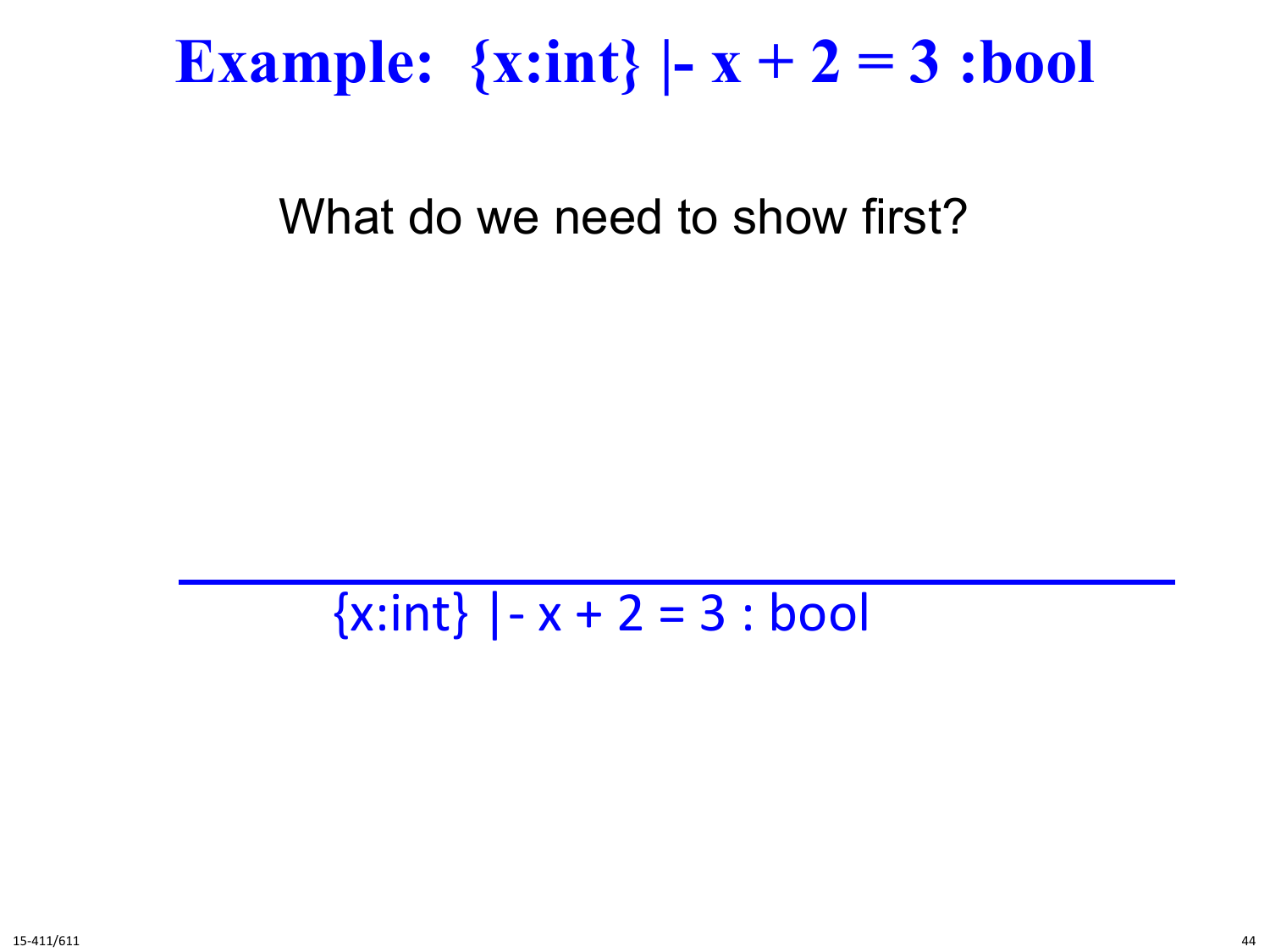#### **Example:**  $\{x:\text{int}\}\left(-x+2\right)=3:\text{bool}$

What to do on left side?

### $\{x : \text{int}\}\$  -  $x + 2 : \text{int}$   $\{x : \text{int}\}\$  - 3 : int  $\{x:int\}$  | - x + 2 = 3 : bool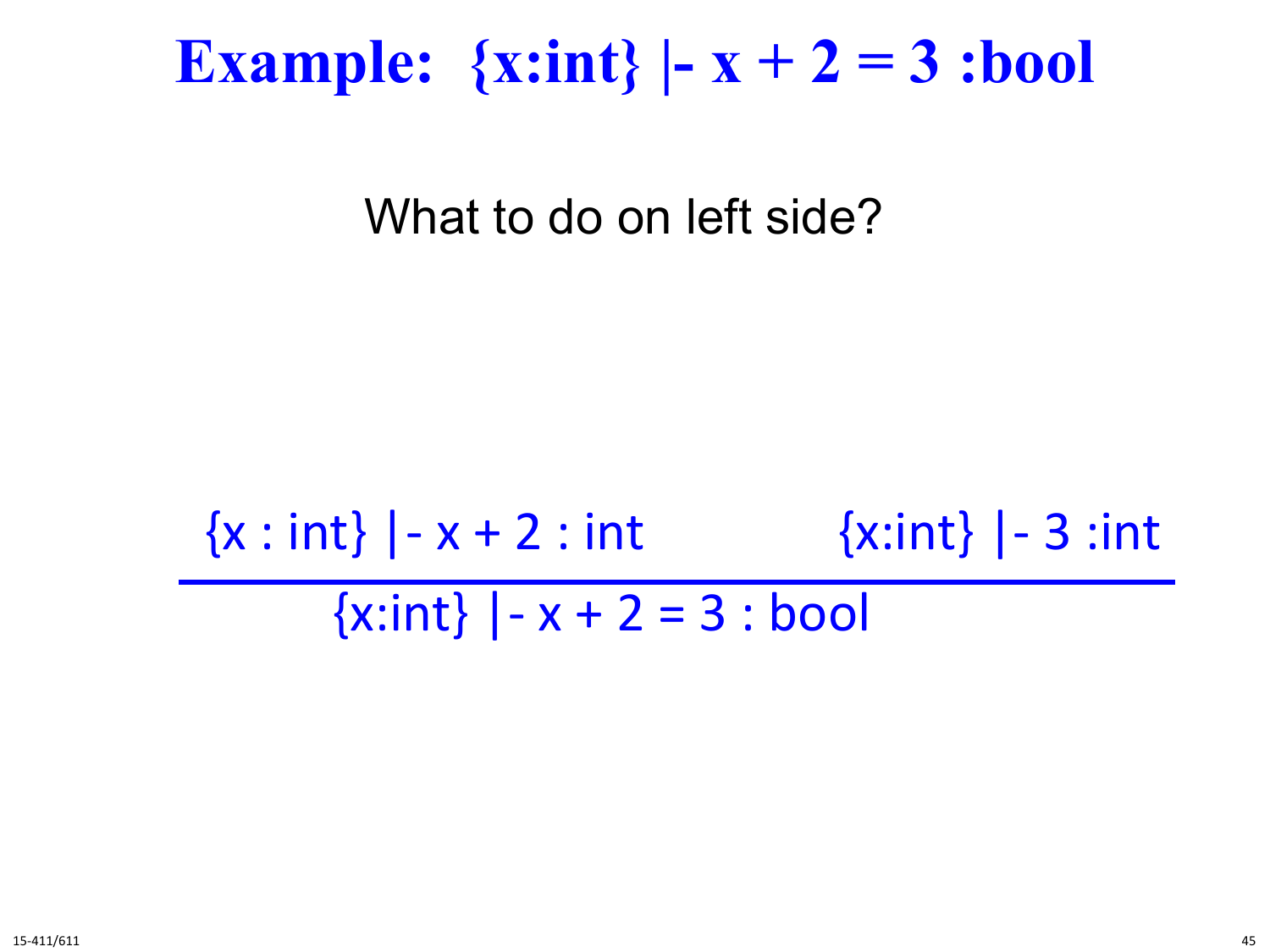#### **Example:**  $\{x:\text{int}\}\mid -x+2=3:\text{bool}\}$

Almost Done

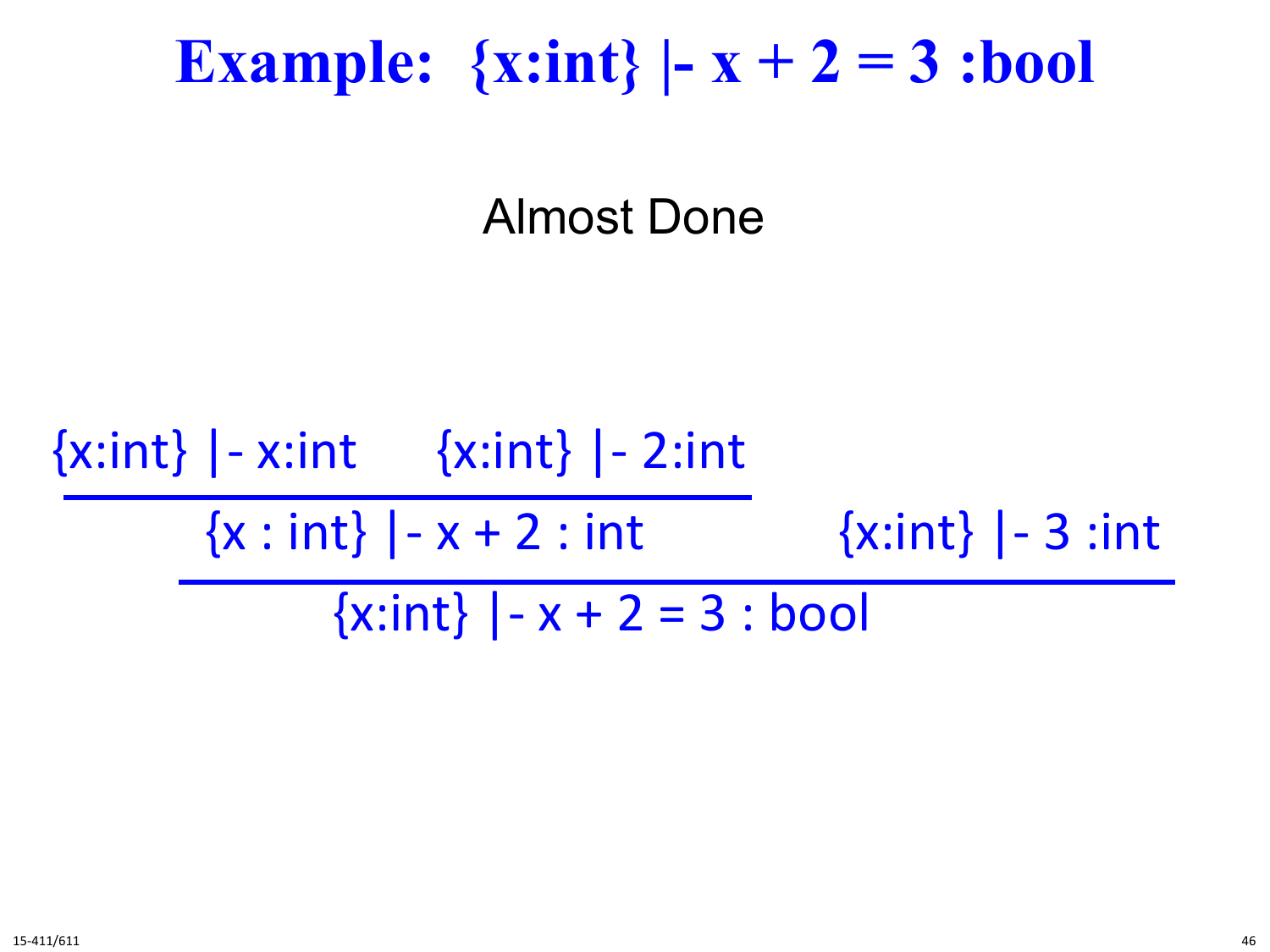#### **Example:**  $\{x:\text{int}\}\left(-x+2\right)=3:\text{bool}$

Complete Proof (type derivation)

 $\Gamma(x) = \text{int}$  $\{x:int\}$  |- x:int  $\{x:int\}$  |- 2:int  $\{x : \text{int}\}\$  -  $x + 2 : \text{int}$   $\{x : \text{int}\}\$  - 3 : int  $\{x:int\}$  | - x + 2 = 3 : bool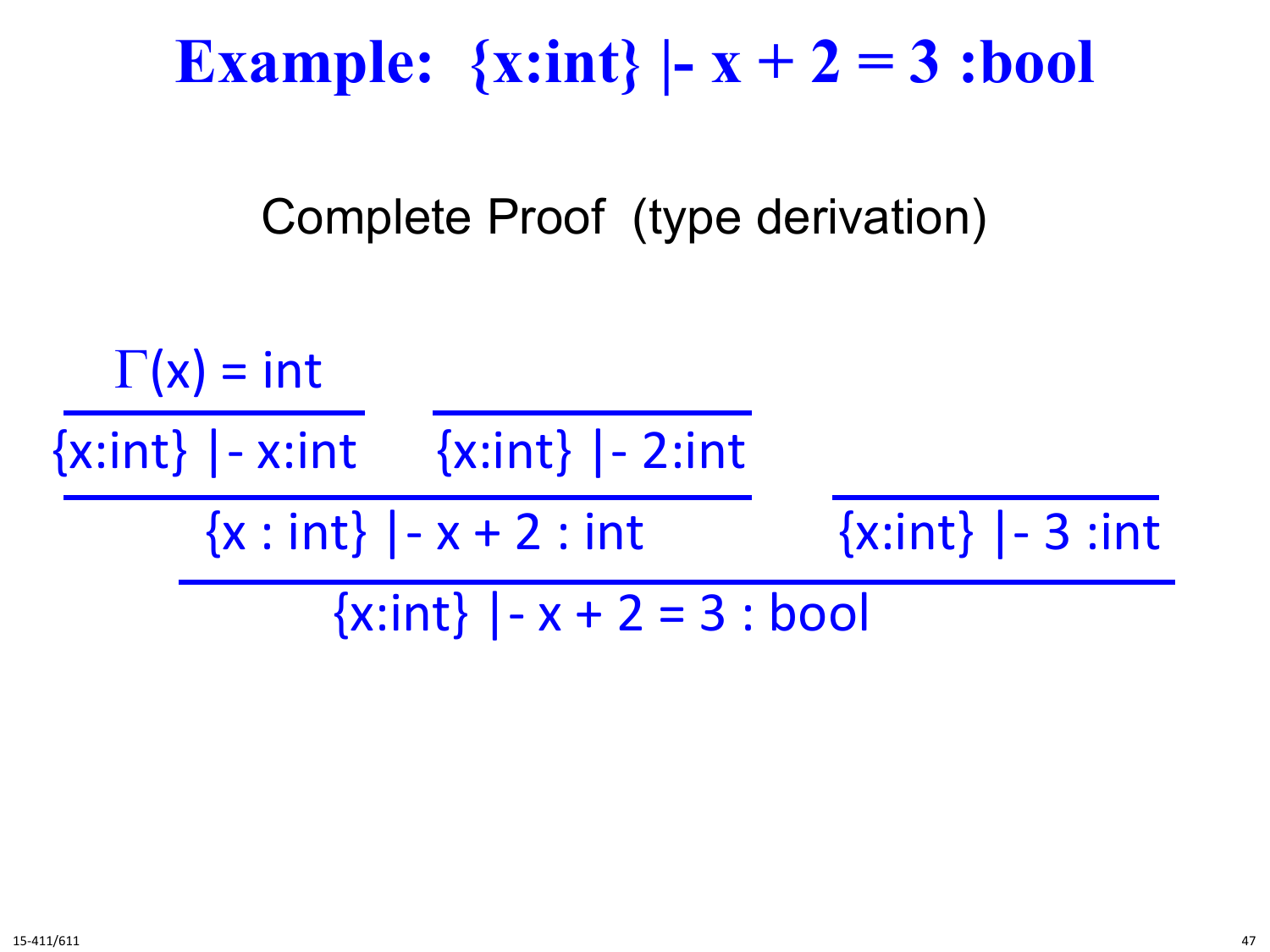#### **Simple Rules - Booleans**

#### **Connectives**

 $\Gamma$  |- $e_1$  : bool  $\Gamma$  |- $e_2$  : bool  $\Gamma$  |-  $e_1$  &&  $e_2$  : bool

$$
\frac{\Gamma \mid -e_1 : \text{bool} \quad \Gamma \mid -e_2 : \text{bool}}{\Gamma \mid -e_1 \mid e_2 : \text{bool}}
$$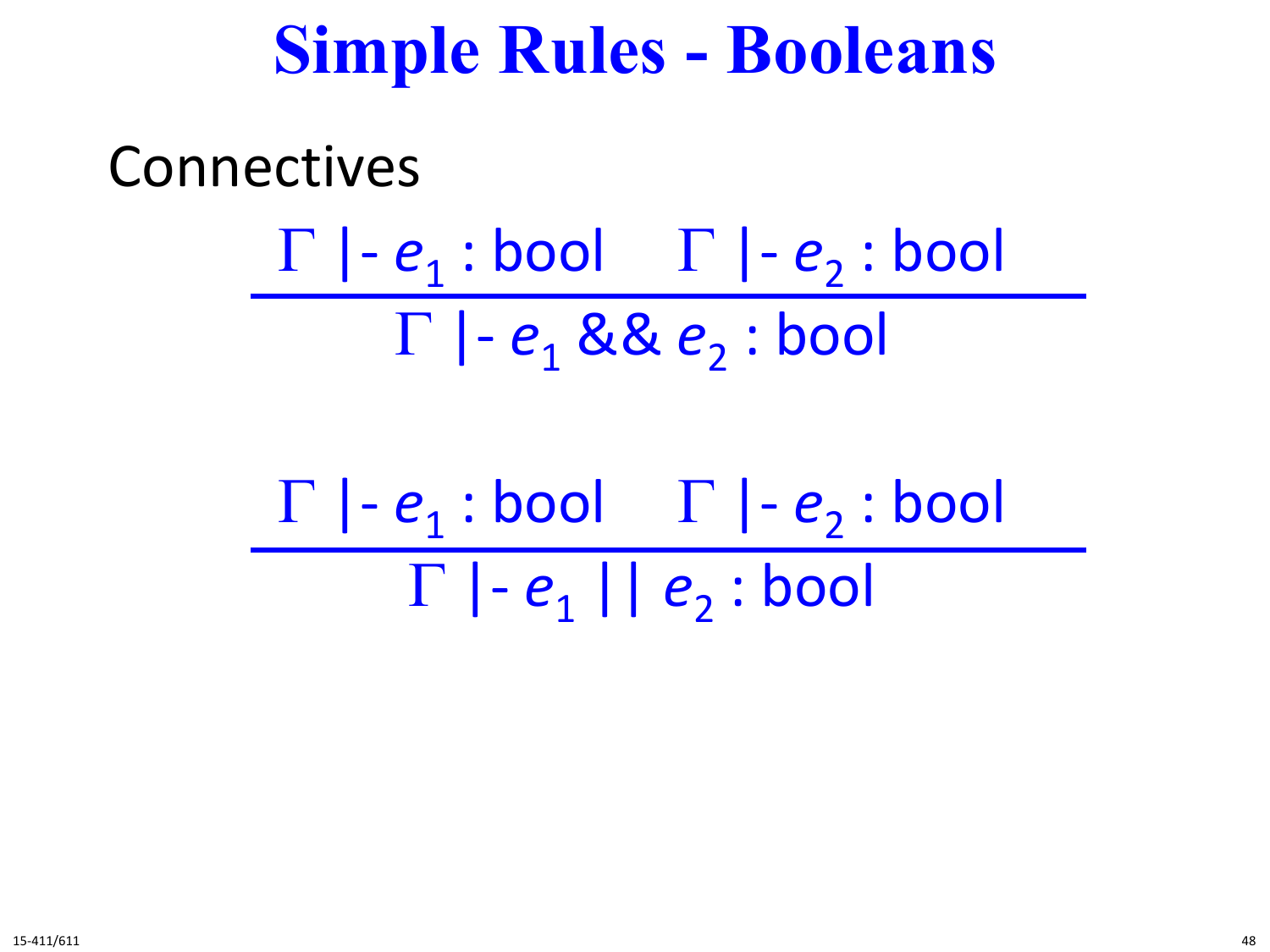### **Function Application**

• Application rule:

$$
\frac{\Gamma \mid e_1 : \tau_1 \to \tau_2 \quad \Gamma \mid e_2 : \tau_1}{\Gamma \mid e_1(e_2) : \tau_2}
$$

• If you have a function expression  $e_1$  of type  $\tau_1 \rightarrow \tau_2$  applied to an argument  $e_2$  of type τ1, the resulting expression *e*1(*e*2) has type  $\tau$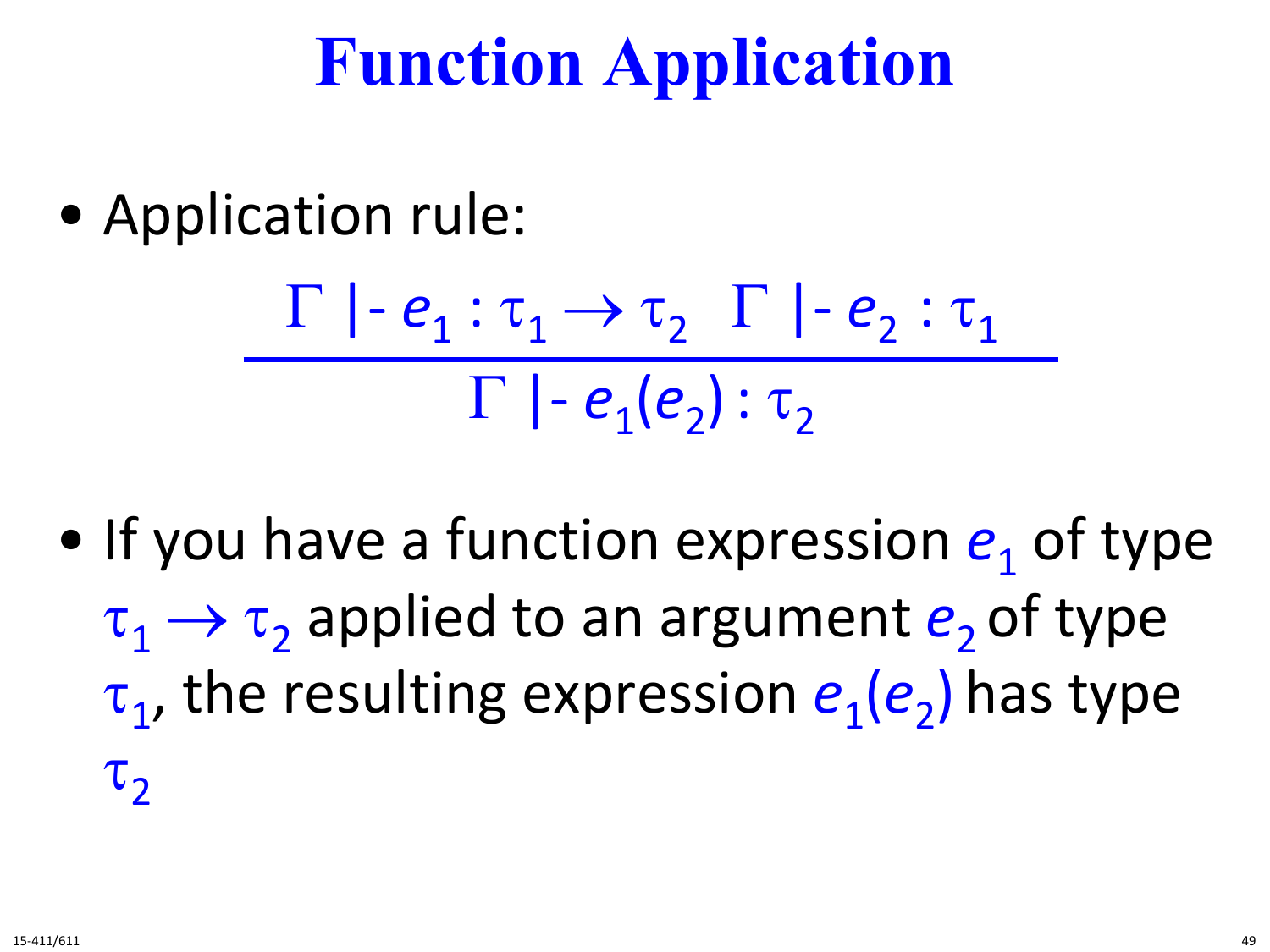#### **What about statements?**

- Statements don't have types.
- But, they result in a function returning a value with a type.
- If a function returns type  $\tau$ , then we say s is well typed if,
	- Γ |- s[τ]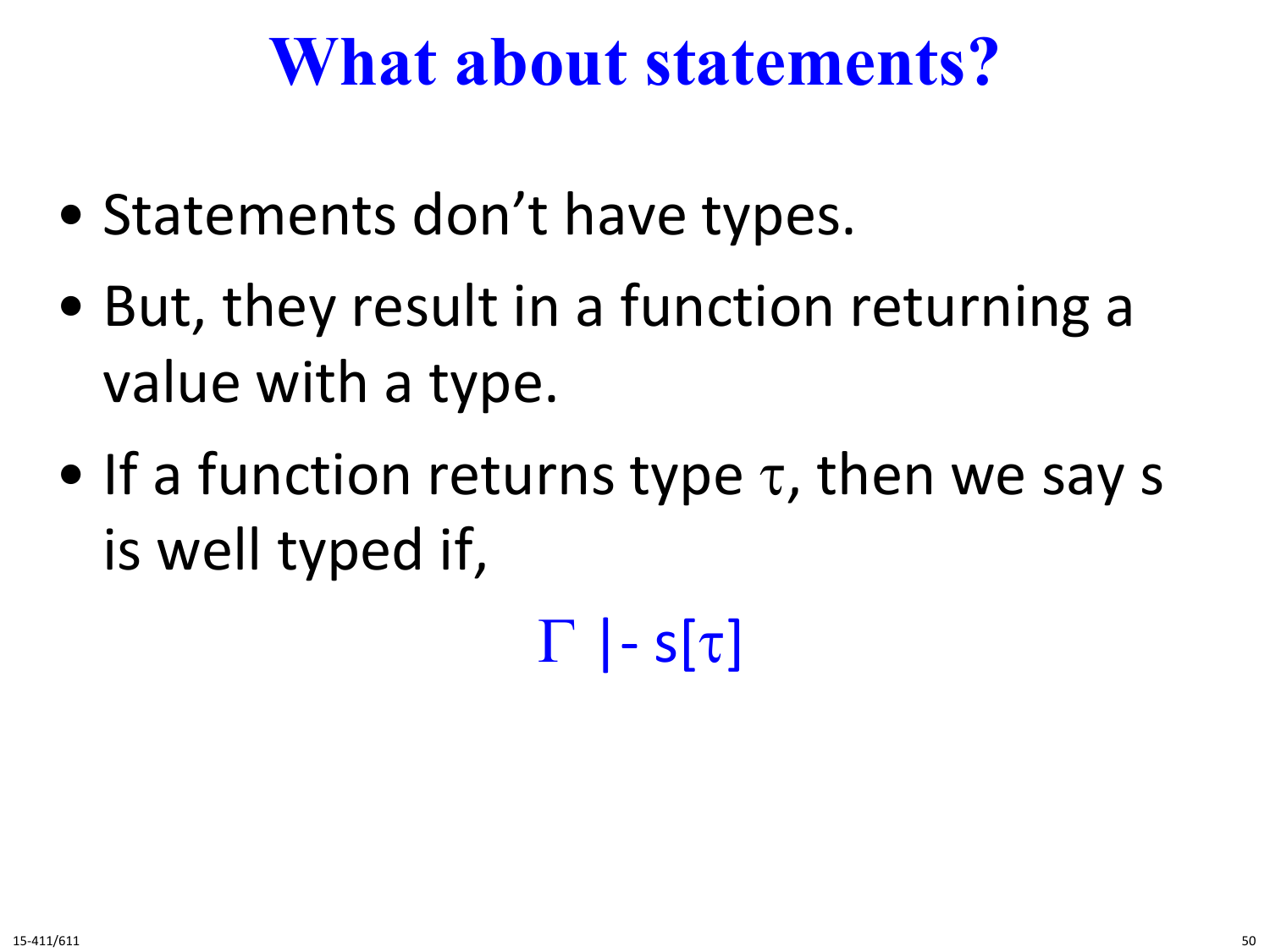#### **What about statements?**

$$
\frac{\Gamma(x) = \tau' \quad \Gamma \vdash e : \tau'}{\Gamma \vdash \text{assign}(x, e) : [\tau]}
$$
\n
$$
\frac{\Gamma \vdash e : \text{bool} \quad \Gamma \vdash s_1 : [\tau] \quad \Gamma \vdash s_2 : [\tau]}{\Gamma \vdash \text{trile}(e, s) : [\tau]}
$$
\n
$$
\frac{\Gamma \vdash e : \text{bool} \quad \Gamma \vdash s : [\tau]}{\Gamma \vdash \text{while}(e, s) : [\tau]} \qquad \frac{\Gamma \vdash e : \tau}{\Gamma \vdash \text{return}(e) : [\tau]}
$$
\n
$$
\frac{\Gamma \vdash s_1 : [\tau] \quad \Gamma \vdash s_2 : [\tau]}{\Gamma \vdash \text{neg}(s_1, s_2) : [\tau]}
$$
\n
$$
\frac{\Gamma, x : \tau' \vdash s : [\tau]}{\Gamma \vdash \text{decl}(x, \tau', s) : [\tau]}
$$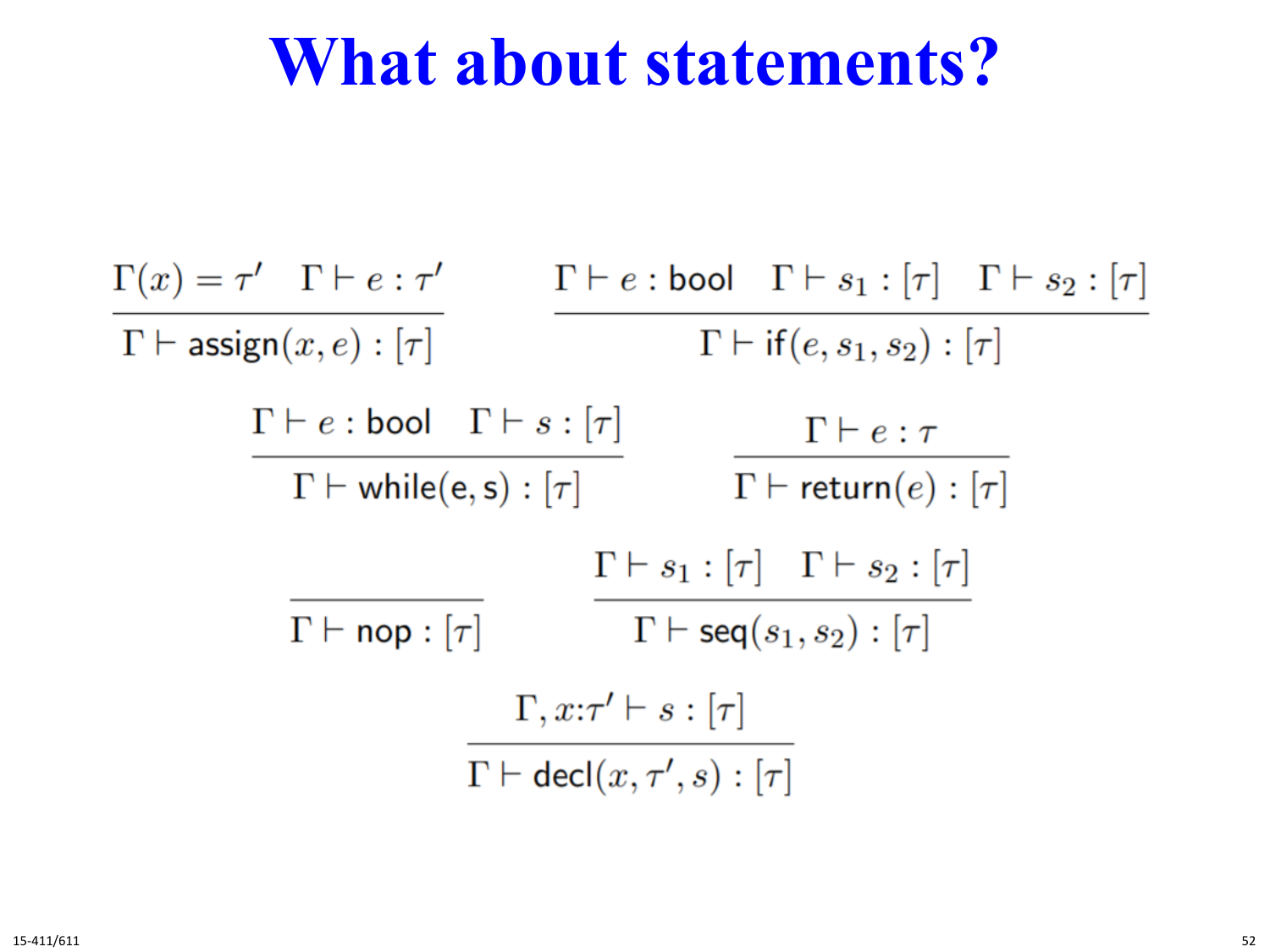#### **Effect on** Γ

$$
\frac{\Gamma(x) = \tau' \quad \Gamma \vdash e : \tau'}{\Gamma \vdash \text{assign}(x, e) : [\tau]}
$$
\n
$$
\frac{\Gamma \vdash e : \text{bool} \quad \Gamma \vdash s_1 : [\tau] \quad \Gamma \vdash s_2 : [\tau]}{\Gamma \vdash \text{while}(e, s) : [\tau]}
$$
\n
$$
\frac{\Gamma \vdash e : \text{bool} \quad \Gamma \vdash s : [\tau]}{\Gamma \vdash \text{while}(e, s) : [\tau]} \qquad \frac{\Gamma \vdash e : \tau}{\Gamma \vdash \text{return}(e) : [\tau]}
$$
\n
$$
\frac{\Gamma \vdash s_1 : [\tau] \quad \Gamma \vdash s_2 : [\tau]}{\Gamma \vdash \text{seq}(s_1, s_2) : [\tau]}
$$
\n
$$
\frac{\Gamma, x : \tau' \vdash s : [\tau]}{\Gamma \vdash \text{decl}(x, \tau', s) : [\tau]}
$$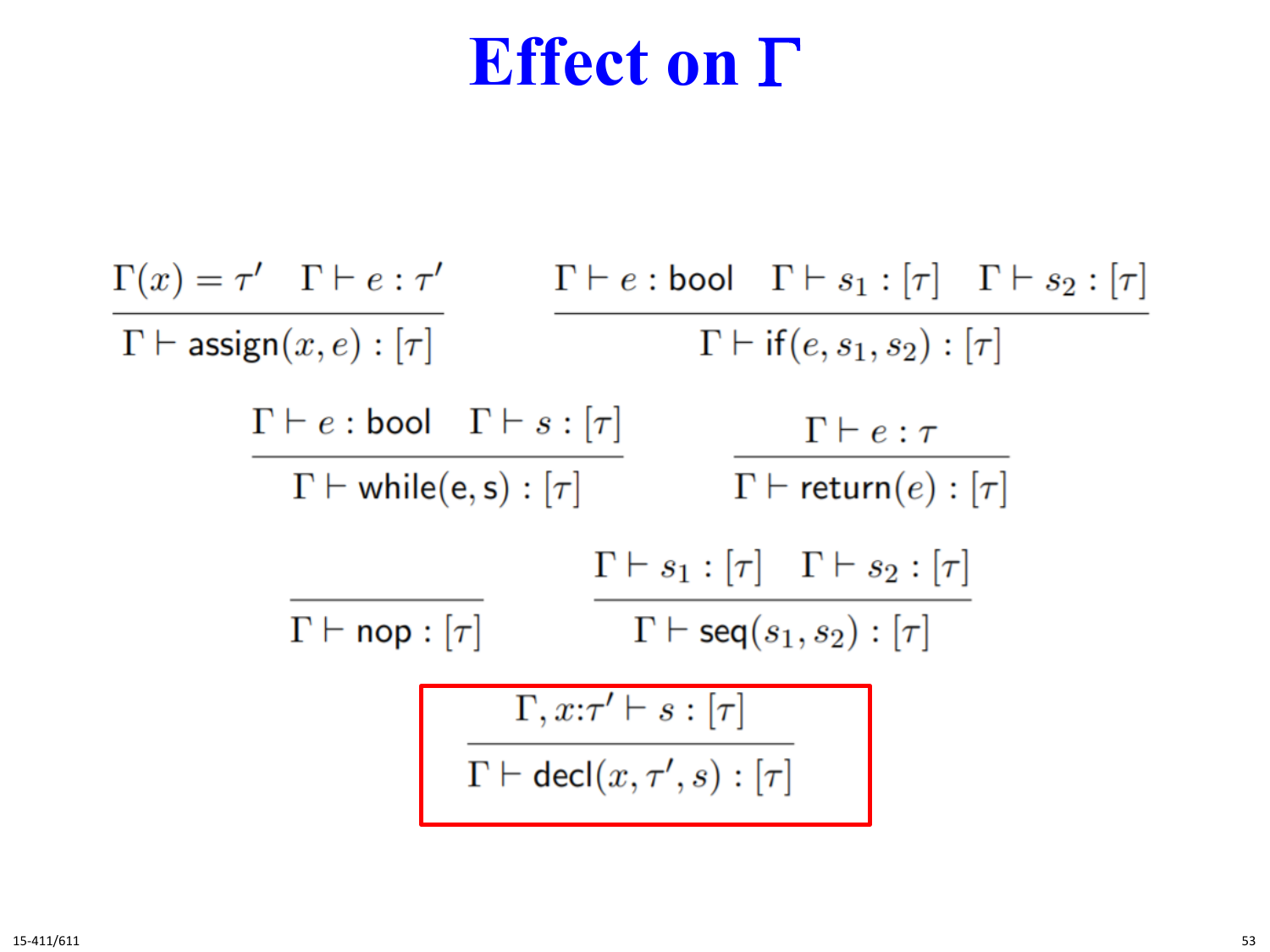# **Shadowing?**

$$
\frac{\Gamma(x) = \tau' \quad \Gamma \vdash e : \tau'}{\Gamma \vdash \text{assign}(x, e) : [\tau]}
$$
\n
$$
\frac{\Gamma \vdash e : \text{bool} \quad \Gamma \vdash s_1 : [\tau] \quad \Gamma \vdash s_2 : [\tau]}{\Gamma \vdash \text{trile}(e, s) : [\tau]}
$$
\n
$$
\frac{\Gamma \vdash e : \text{bool} \quad \Gamma \vdash s : [\tau]}{\Gamma \vdash \text{while}(e, s) : [\tau]} \qquad \frac{\Gamma \vdash e : \tau}{\Gamma \vdash \text{return}(e) : [\tau]}
$$
\n
$$
\frac{\Gamma \vdash s_1 : [\tau] \quad \Gamma \vdash s_2 : [\tau]}{\Gamma \vdash \text{neg}(s_1, s_2) : [\tau]}
$$
\n
$$
\frac{\Gamma, x : \tau' \vdash s : [\tau]}{\Gamma \vdash \text{decl}(x, \tau', s) : [\tau]} \quad \text{if } \forall \notin \text{dom}(\Gamma)
$$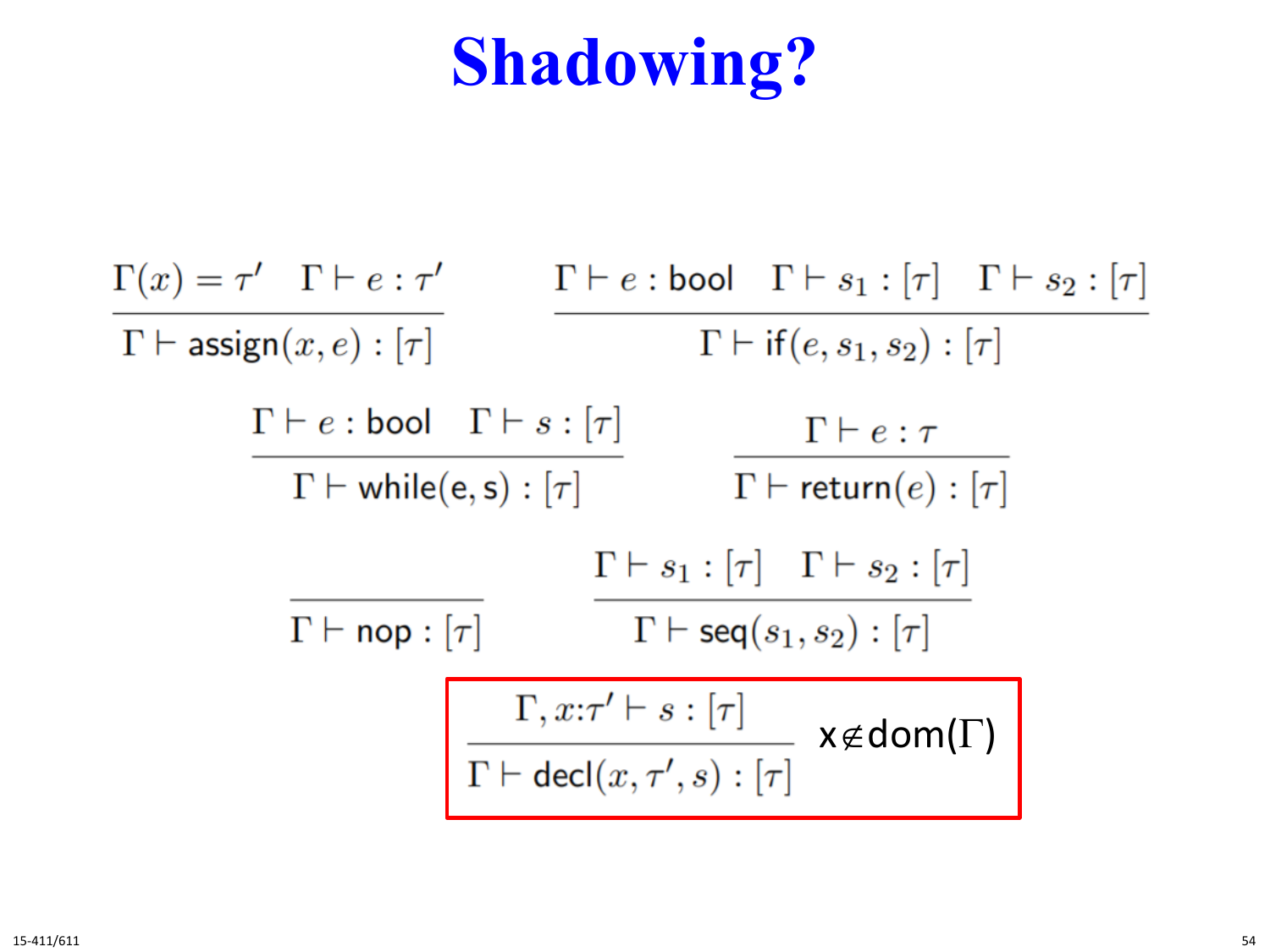#### **Or, as in L2 handout**

#### $x : \tau' \notin \Gamma$  for any  $\tau'$   $\Gamma$ ,  $x : \tau \vdash s$  valid  $\Gamma \vdash$  declare $(x, \tau, s)$  valid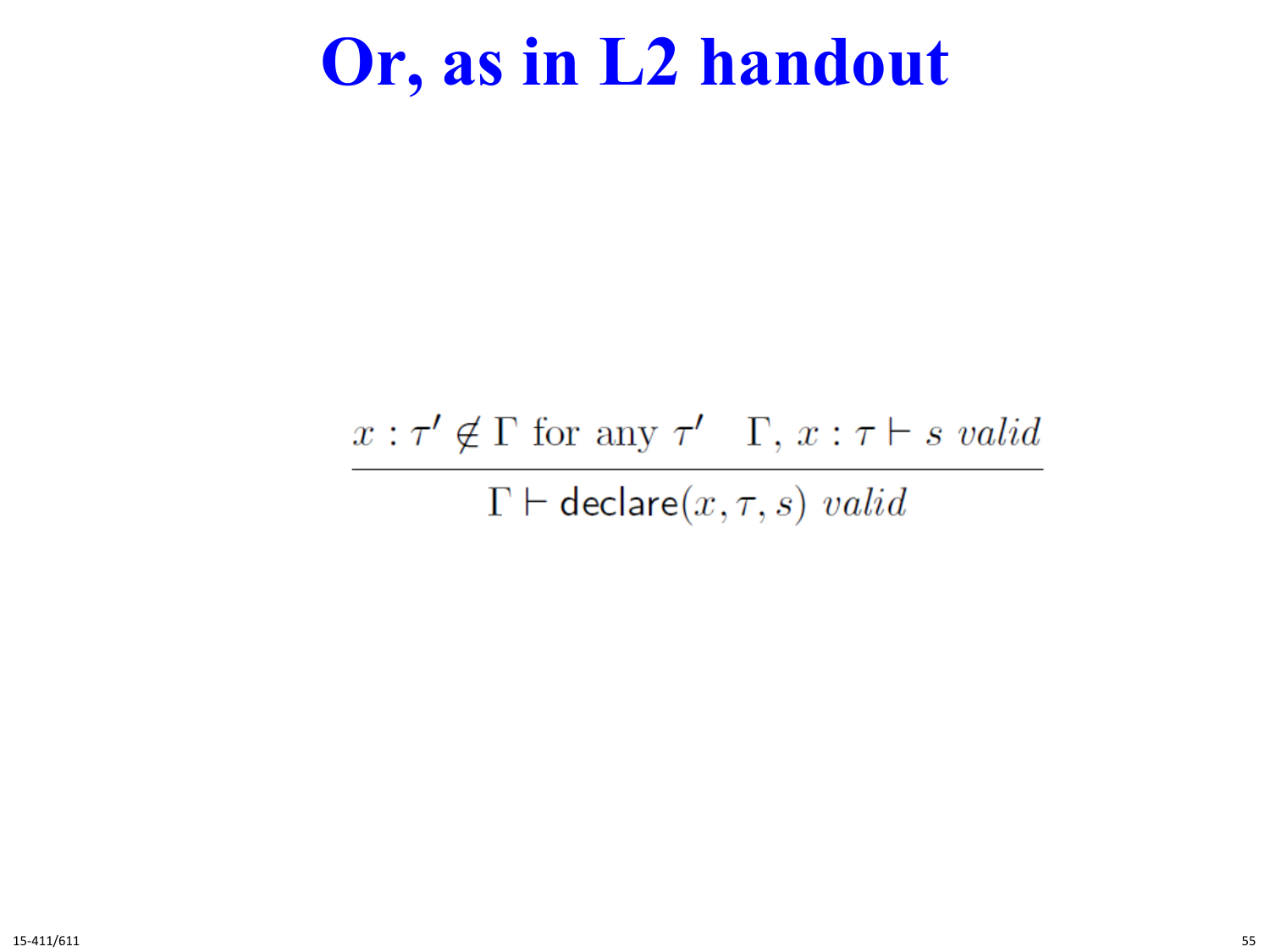#### **Function Rule**

• Rules describe types, but also how the environment  $\Gamma$  may change

$$
\frac{\Gamma_{1}\left\{f:\tau_{1}\rightarrow\tau_{2}, x:\tau_{1}\right\}\mid-S\left[\tau_{2}\right]}{\Gamma\mid-\tau_{2}\left(f(\tau_{1}x)\right)}
$$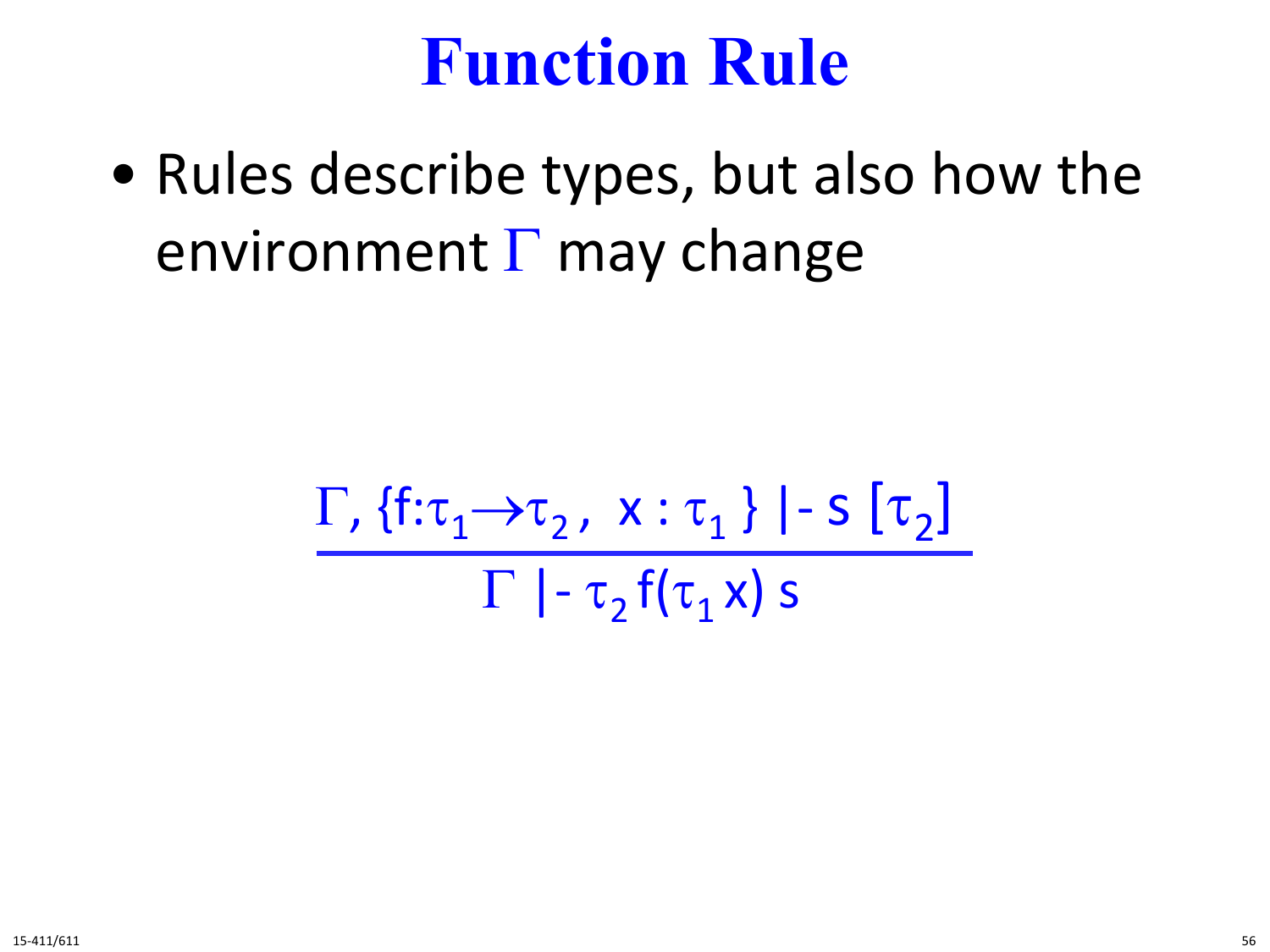## **Implementing rules**

• Start from goal judgments for each function

Γ *|–* ( *id* ( ..., *a*<sup>i</sup> : *T*i, ... ) : *T* = *E* )

- Work backward applying inference rules to sub-trees of abstract syntax trees
- Exactly the same kind of recursive traversal as last week